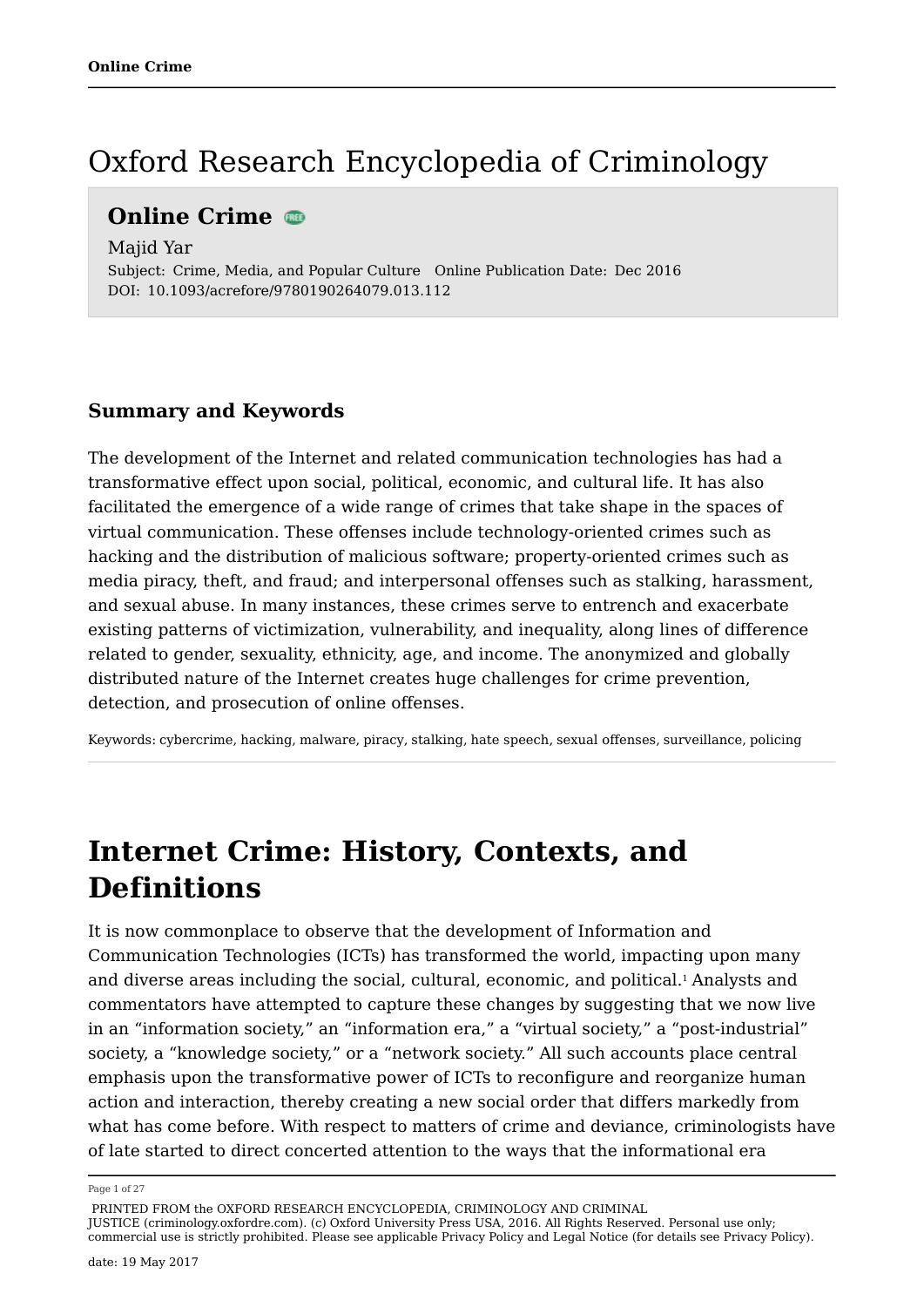changes both the nature and patterns of lawbreaking behavior, and how it presents new and unprecedented challenges for crime prevention and crime control. Central to these new dynamics is the role played by the Internet (and related technologies) in driving processes of globalization; in altering the relations between our local lives and experiences, and the wider transnational realm; and in simultaneously reproducing patterns of power, inequality, and harm on the one hand, while also providing means through which some of those relations and patterns might be challenged in the name of greater equality and freedom.

This essay introduces the main debates around online crime, most commonly discussed in the criminological literature under the concept of "cybercrime." It begins by attempting to define just what is meant by cybercrime, before turning to consider what is known about the nature and extent of such crime, and how its emergence is connected to the process of global social change. This is followed by an overview of the main forms or "types" of cybercrime, considering how each in turn is connected to patterns of power, inequality, and harm. It concludes by exploring the possible future trends and developments in cybercrime, alongside a reflection on the various competing strategies that have been proposed to combat cybercrime, protect victims, apprehend and punish offenders, and to reduce the scale of harm that it may cause.

Before turning to consider cybercrime, it is worth reflecting on the rapid growth of electronic communication technologies over recent decades. The Internet, as its name suggests, is in essence a computer network; or, to be more precise, a "network of networks." A network links computers together, enabling communication and information exchange between them. Many such ICT networks have been in existence for decades those of financial markets, the military, government departments, business organizations, universities, and so on. The Internet provides the means to link up the many and diverse networks already in existence, creating from them a single network that enables communication between any and all "nodes" (e.g., individual computers or other similar devices) within it. Originally developed as a communications network by U.S. military researchers in the 1960s, by the 1990s it had been handed over to civilian control and underwent rapid development, primarily in universities and scientific research institutions. This period saw the development of the "World Wide Web" (www), software that provided a common "language" through which computers could share information such as text and images. The first commercial web browsing software, called Netscape, was launched in 1994, with Microsoft launching its own Internet Explorer the following year. These browsers made Internet access possible from personal computers (PCs). In the mid-1990s, numerous commercial Internet Service Providers (ISPs) entered the market, offering connection to the Internet for anyone with a computer and access to a conventional telephone line. This was later followed by the development of broadband technologies that massively increased the speed at which information could be shared across the Internet, alongside the popularization of mobile Internet connectivity using "personal digital assistants" (PDAs), smartphones, and tablets.

Page 2 of 27

PRINTED FROM the OXFORD RESEARCH ENCYCLOPEDIA, CRIMINOLOGY AND CRIMINAL

JUSTICE (criminology.oxfordre.com). (c) Oxford University Press USA, 2016. All Rights Reserved. Personal use only; commercial use is strictly prohibited. Please see applicable Privacy Policy and Legal Notice (for details see Privacy Policy).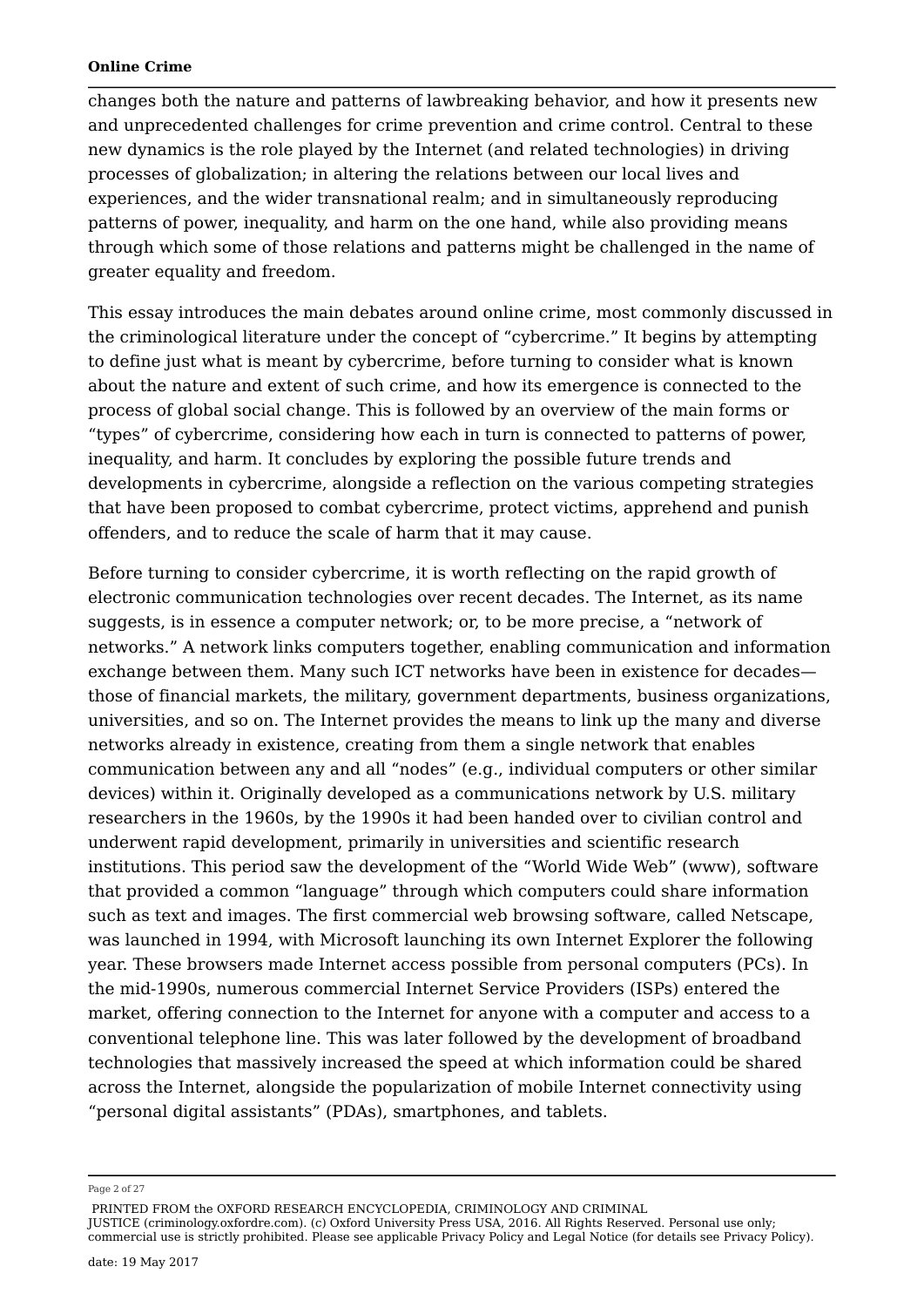Since the commercialization of the Internet in the mid-1990s, its growth has been incredibly rapid. Between 1994 and 1999 the number of countries connected to the Internet increased from 83 to 226. $^{\rm 2}$  In December 1995 there were an estimated 16 million Internet users worldwide; by May 2002, this figure had increased to over 580 million, almost 10% of the world's total population. $^{\text{3}}$  As of November 2015 the total number of Internet users had reached an estimated 3.3 billion, comprising some 46.4% of the global population.4 However, it is crucial to bear in mind that, despite this phenomenal growth, access to the Internet remains highly uneven both between countries and regions, and within individual nations. The technical capacity enabling Internet access (PCs, software, reliable telecommunications, and electricity grids) is unevenly distributed—for example, more than 70% of households in Europe have Internet access, while the comparable figure for the African continent is less than 6%. Similarly, while Europe boasts 200 5 broadband Internet connections for every 1,000 people, in Africa there is only one such connection per 1,000 people.<sub>6</sub> Within individual nations, connection densities vary between more and less prosperous regions and between urban and rural areas.<sup>,</sup> Access is also differentiated according to levels of state control, restriction, or censorship exercised by states, alongside surveillance of usage and punishment for accessing prohibited content.8 Unequal access also follows existing lines of social exclusion within individual countries—factors such as employment, income, education, ethnicity, and disability are reflected in the patterns of Internet use.º These inequalities are criminologically important, as they tell us something about the likely social characteristics of both potential cybercriminal offenders and their potential victims.

Next it is necessary to define, as clearly as possible, just what is meant by "cybercrime." This term does not refer to a single type of criminal behavior (such as theft, fraud, or sexual abuse). Instead, it covers a very wide range of offenses, which nevertheless share an important defining feature—they are committed using digital electronic technologies, such as the Internet, new social media (platforms such as Facebook and Twitter), email, and instant messaging. The term cybercrime has come to be used as a convenient shorthand to denote patters of criminal and rule-breaking activity that are associated in some fashion with the new electronically based information environment. Criminologists have considered how the growth of the Internet has transformed patterns of criminal activity, possibly generated new forms of crime and deviance, and created unprecedented challenges for policing and security.

From the outset, criminologists have debated whether cybercrime marks the emergence of a "new" form of crime or criminality, and if so, would such novelty require us to set aside (or at least modify, supplement, or extend) the existing theories and concepts that criminologists use to explain crime. Unsurprisingly, answers to such questions vary widely. Some criminologists have suggested that the emergence of "virtual crimes" marks the establishment of a new and distinctive social environment ("cyberspace" as opposed to "real space") with its own structures, forms of interaction, roles and rules, limits and possibilities. In this alternate social space, new and distinctive forms of criminal activity emerge, requiring the development of a matching and innovative criminological vocabulary.10 Skeptics, in contrast, see cybercrime at best as a case of familiar criminal

Page 3 of 27

PRINTED FROM the OXFORD RESEARCH ENCYCLOPEDIA, CRIMINOLOGY AND CRIMINAL

JUSTICE (criminology.oxfordre.com). (c) Oxford University Press USA, 2016. All Rights Reserved. Personal use only; commercial use is strictly prohibited. Please see applicable Privacy Policy and Legal Notice (for details see Privacy Policy).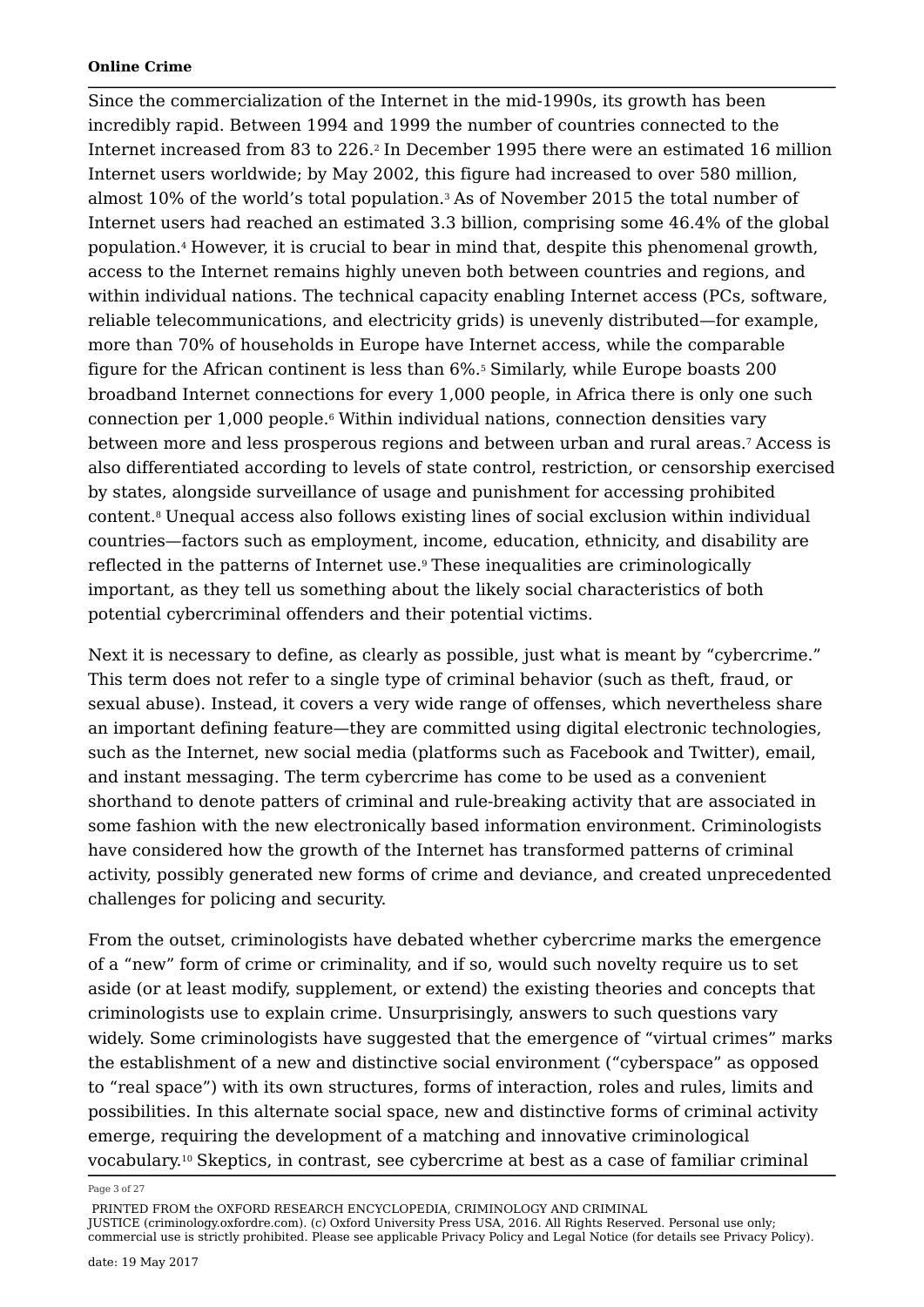activities pursued with some helpful (at least for the offender) new tools and techniques in Peter Grabosky's (2001) metaphor, largely a case of "old wine in new bottles."11 If this were the case, then cybercrime could still be explained, analyzed, and understood using established criminological concepts and theories.

In light of these disagreements, it is important to gain a clearer idea about what may or may not be new or different about cybercrime. One of the most useful classifications for tackling these matters has been developed by David Wall.12 In analyzing the emergence of cyber offenses, Wall distinguished between "computer integrity crimes," "computer assisted crimes," and "computer content crimes." Each of these forms of offending depends upon exploiting information and communication technologies in different ways. Briefly, they can each be defined as follows.

# **Computer Integrity Crimes**

Computer integrity crimes are those aimed at the network of electronic communications itself, targeting both its computer hardware and the software that enables it to function. These crimes include hacking (unauthorized access, intrusion, and potential interference with a computer system); the distribution of "malware" (malicious software, such as viruses, worms, and Trojans) that can affect the operation of the devices targeted; and "denial-of-service" attacks that take web-based services offline, often by flooding them with an unmanageable number of communication requests. What is noteworthy about such integrity crimes is that they can be seen as wholly new forms of offending—they are only made possible by the existence and architecture of the computer network itself, and in the absence of that ICT-based order they could not exist.

## **Computer-Assisted Offenses**

The second kind of offenses amounts to a reworking of established forms of offending in the new informational environment. They include various forms of theft and fraud—they may target goods and services, money and finance, or information itself (such as confidential data, personal details, private communications, or, as is extremely common, the various forms of legally protected intellectual properties that are bought and sold online). They also include a variety of forms of interpersonal victimization, such as sexual harassment, virtual abuse, trolling, and stalking.

Page 4 of 27

PRINTED FROM the OXFORD RESEARCH ENCYCLOPEDIA, CRIMINOLOGY AND CRIMINAL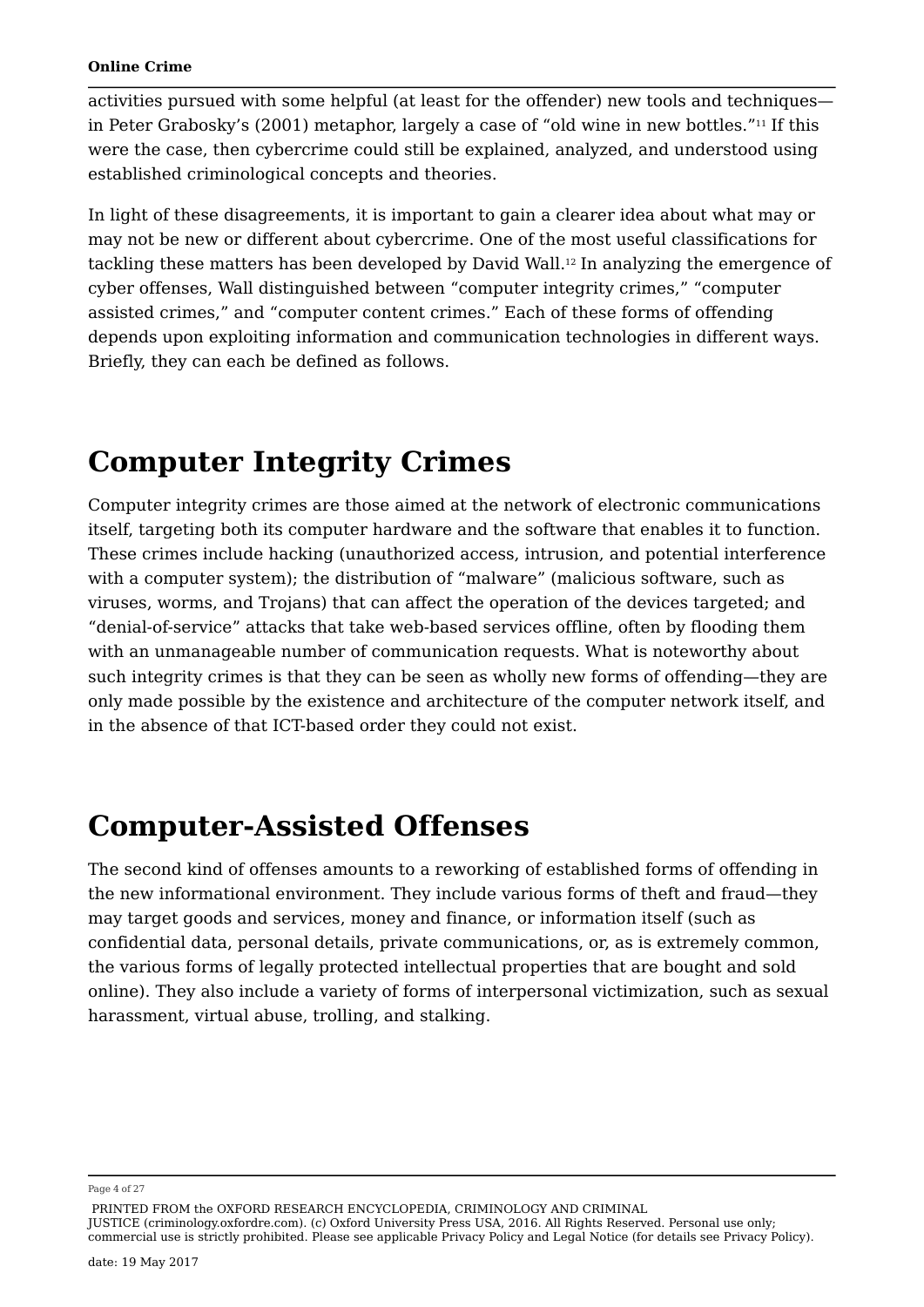## **Computer Content Crimes**

The third type of crime centers on the content of computerized communication itself. Of particular note are those communications that breach legally defined limits on speech, where, for example, certain types of communication and representation are considered harmful to society and its various communities. These include high-profile and widely debated practices such as the circulation of obscene and violent images; sexualized images of children; expressions that incite political violence (such as "terrorism"); and messages that express and incite hatred against ethnic, religious, sexual, and other minorities.

All three of these types of cybercrime will be considered in more detail in the next section, focusing in particular upon the patterns of power, violence, and harm they entail. However, before such exploration, it is necessary to note some important features of such cybercrimes. While computer-assisted and computer content crimes may "repackage" familiar types of criminal behavior, in doing so they change the nature of these offenses, and create new dynamics that challenge attempts to control crime. They may not be unprecedented, but their relocation to the space of digital communication does transform them in significant ways that must be recognized. For example, fraudsters are now enabled to make their "pitches" electronically to millions of potential victims though spam emailing, text messages, and social media, and can do so simultaneously and at virtually no cost. The increasing use of ICTs for financial transactions (ranging from eshopping to e-banking) makes users vulnerable to theft of sensitive information, including details of credit cards and bank accounts. Through communication channels such as email, instant messaging, and social media, individuals are made vulnerable to abuse, bullying, and threats. The ability to reproduce and virtually distribute digitized content creates seemingly ungovernable levels of unauthorized copying and sharing of musical recordings, motion pictures, and computer software. Moreover, all of these offenses can be committed at-a-distance—an offender does not need to come into direct contact with a victim in order to commit an offense. As a consequence, the local and private become vulnerable to actions and intrusions emanating from across the globe. Similarly, the kinds of communications involved in content crimes may be familiar, but take on a new lease of life in the online environment. Networked communications enable such content to be globally disseminated, allow the bypassing of restrictions imposed on established media channels, enable the exploitation of legal differences around restricted speech in different countries, and also grant those responsible a degree of anonymity that makes them difficult to identify and act against. This kind of communication is not, of course, entirely negative, as it can also enable a variety of social actors to bypass state censorship and ensure the circulations of truths and opinions that authorities may otherwise be able to silence. In sum, the development of the Internet is a prime driver of the globalization process—"The process of increasing interconnectedness between societies such that events in one part of the world more and more have effects on peoples

Page 5 of 27

PRINTED FROM the OXFORD RESEARCH ENCYCLOPEDIA, CRIMINOLOGY AND CRIMINAL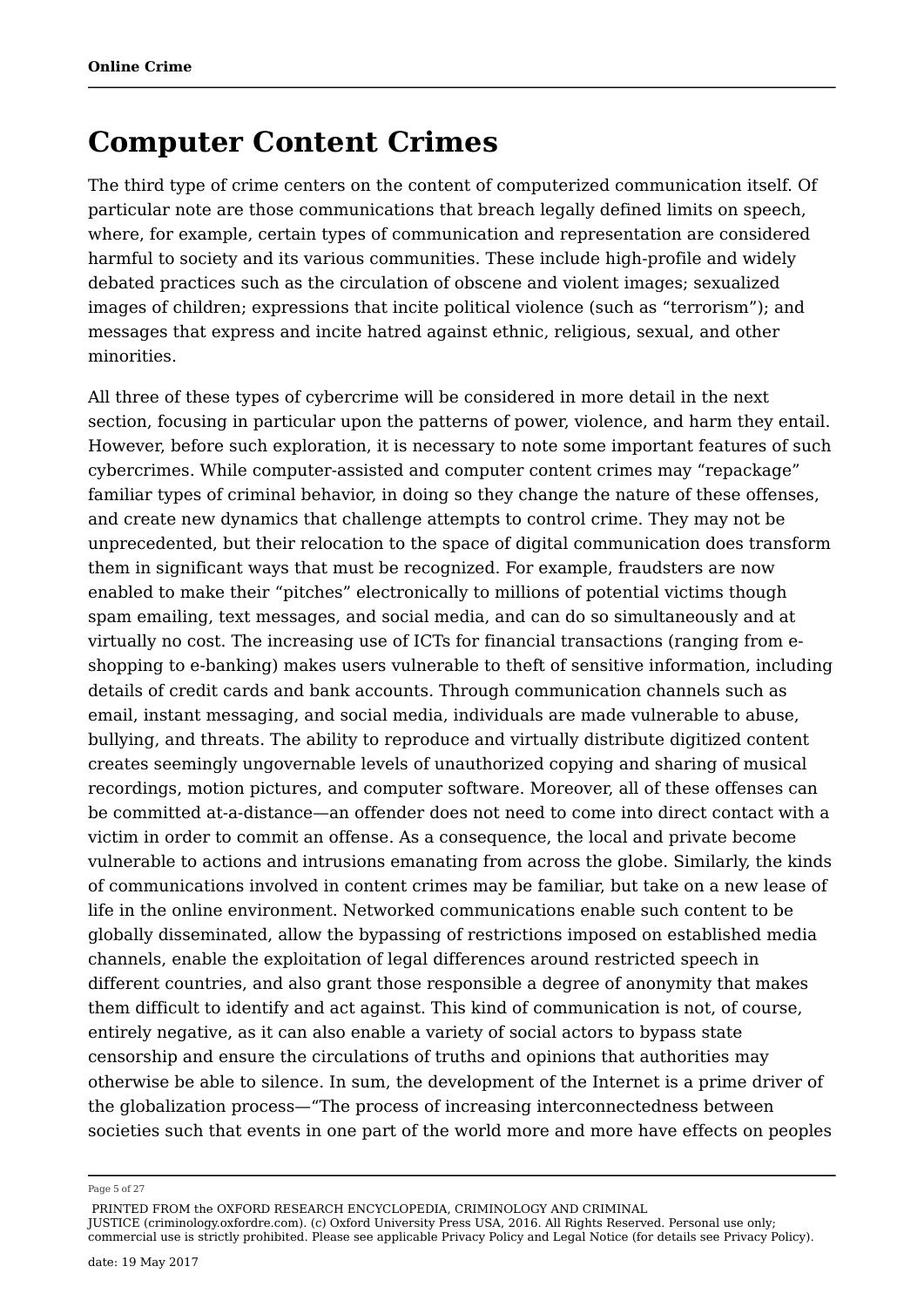and societies far way." $^{13}$  Just as the Internet has played a key role in globalizing the economy, politics, and culture, it has also played an important part in globalizing crime, instantaneously connecting victims and offenders across huge distances.

## **Exploring the Varieties of Cybercrime**

This section considers in more detail the different types of cybercrime, in an attempt to explicate the patterns of offending and victimization they involve, and how these connect with issues of power, inequality, and harm in a globalized world.

### **Computer-Oriented Crimes: Hacking, Viruses, and Denial-of-Service Attacks**

The term "hacking" has become almost synonymous with computer crime, an association that is bolstered by popular representations in film and television. Such fictions propagate an image of hacking as a powerful and rather mysterious art used by computer virtuosos and geniuses to manipulate computers in seemingly limitless ways. The reality of hacking may in fact be rather more mundane, but is nonetheless far-reaching in its impacts, as examined below.

"Hacking" has a long history that has embraced multiple and shifting meanings. It was originally used to describe the act of creative problem solving when faced with complex technical problems. However, this sense has been overtaken by a more negative meaning, namely, the illicit and usually illegal activities associated with unauthorized access to, or interference with, computer systems. The word is now widely used as shorthand for a range of illicit activities that manipulate networked computers and other devices, either by taking direct control of those computers, or otherwise changing or damaging their normal operations. Thus, for example, the creation and distribution of malicious software or "malware" (such as viruses), and the "crashing" of websites (through so-called "denialof -service attacks") form part and parcel of the wider span of activities associated with hackers and hacking. Not only has the meaning of the term shifted over time, but the profile and purposes of those engaged in such activities have also undergone significant change alongside the development of the Internet. In its early years, hacking was very much associated with disparate and loosely organized groups of (mainly young, male) computer enthusiasts who used it to test their knowledge and skills, and as a form of exploration of the emerging online realm.14 The successful engineering of hacks was also a means for individuals to seek status and esteem from others in the hacker subculture, and to create and sustain a sense of collective belonging not dissimilar to that found among other "deviant" youth subcultures.15 However, over time, a wide range of other actors have entered the arena, including individual criminal entrepreneurs, disgruntled

Page 6 of 27

PRINTED FROM the OXFORD RESEARCH ENCYCLOPEDIA, CRIMINOLOGY AND CRIMINAL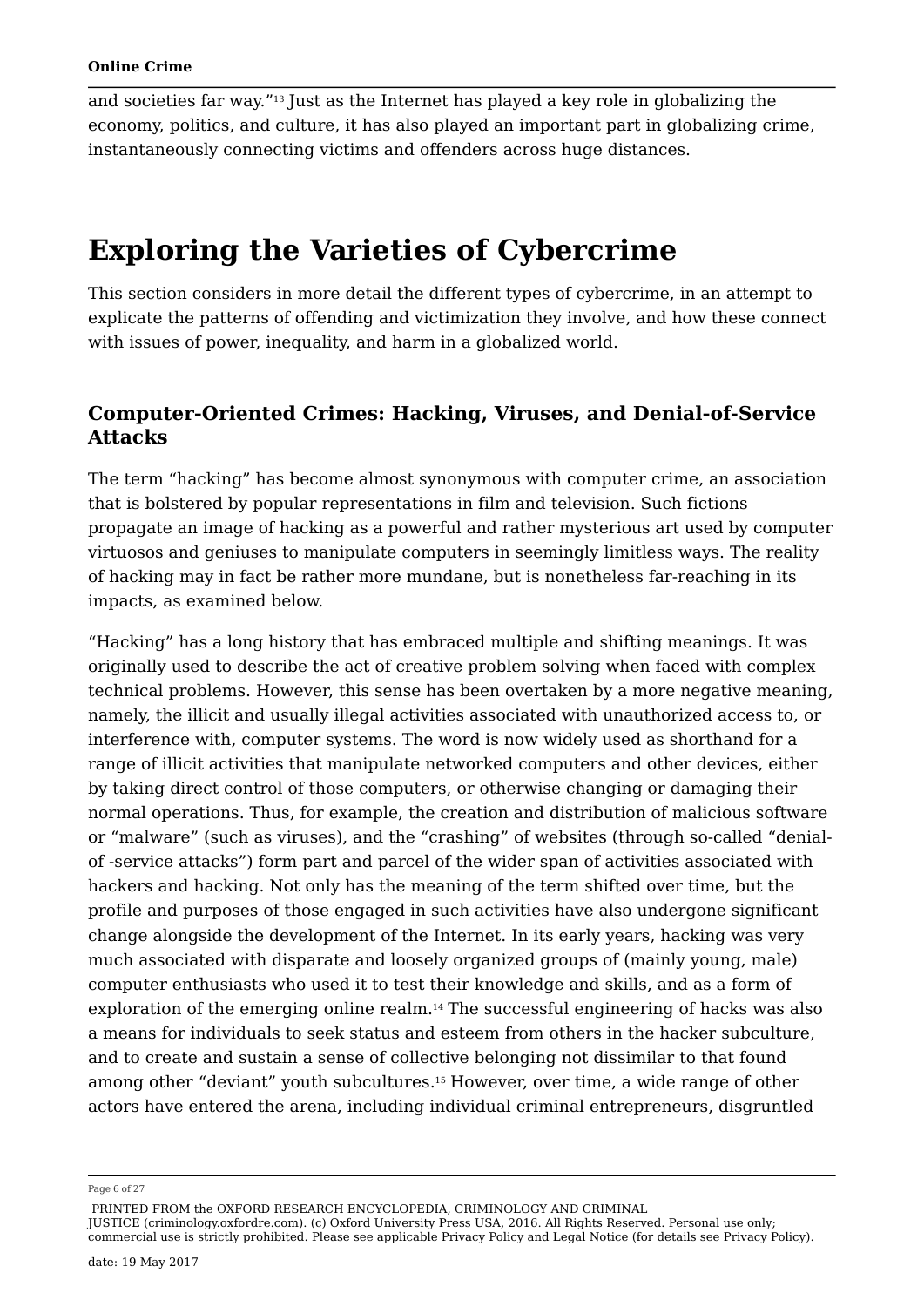employees, organized crime groups, state military and security services, social protest movements, and "terrorist" organizations.

Financial gain appears to be an important motive for hacking, both on an individual and more of a collective, organized basis.16 Hackers may exploit unauthorized access in order to steal or copy information including software, business secrets, personal information about an organization's employees and customers, and credit card details that can subsequently be used for fraudulent purposes. Theft of proprietary information is cited as the greatest source of financial losses by business and other organizations. $^{17}$  There have even been cases in which seemingly reputable business organizations have allegedly commissioned hackers to steal confidential information from their competitors. Incidents also abound in which thousands of customer credit card details have been stolen as a result of hacking incidents, or in which hackers were able to exploit banks' systems to arrange illegal electronic transfers of funds.19The financial harms resulting from hacking are further increased through the widespread distribution of viruses and other forms of malicious software. By the end of 2013, there were an estimated 196 million unique variants of malware in existence, with millions of new viruses appearing every year.<sup>20</sup> It is further worth noting that the risks of victimization are likely to be unevenly shared, with the least experienced and knowledgeable users (the very young, the elderly, and those with poor educational levels) being more likely to fall prey to illicit exploitation of their computers. 18

In addition to the victimization of businesses and individual computer users by criminals, hacking and related techniques are also used by state actors, targeting other governments and foreign citizens, as well as their own populations. The use of hacking by state security and military organizations against rival governments is nowadays referred to as "cyberwarfare." Such attacks may be used to gather intelligence about other states' economic, political, and military capabilities and strategies, as well as undermining their capabilities through the sabotage and disruption of computer systems. For example, in 2010 an Iranian nuclear facility found its computer systems infected by a piece of malicious software called "Stuxnet." The development and dissemination of Stuxnet has been widely attributed to the United States and Israel, an attempt to disrupt Iran's nuclear weapons development program. More recently, the former U.S. National Security Agency contractor Edward Snowden claimed that the United States infiltrated the systems of a major Chinese computer manufacturing company with the ultimate aim of being able to access the computers of other nations who purchased their hardware from the Chinese firm. The possession of extensive capacities for using such techniques may serve to shape the balance of political power between states in a globalized world, favoring already powerful nations, and further disadvantaging others. 21

However, the availability of techniques for hacking, intrusion, and disruption may not simply entrench existing patterns of power. Rather, it has been suggested that they also enable otherwise relatively powerless actors to engage in conflict and resistance with more powerful states. Small states may not be able to match their powerful counterparts in military or economic terms, but could utilize the tools of cyberwarfare to launch

Page 7 of 27

PRINTED FROM the OXFORD RESEARCH ENCYCLOPEDIA, CRIMINOLOGY AND CRIMINAL

JUSTICE (criminology.oxfordre.com). (c) Oxford University Press USA, 2016. All Rights Reserved. Personal use only; commercial use is strictly prohibited. Please see applicable Privacy Policy and Legal Notice (for details see Privacy Policy).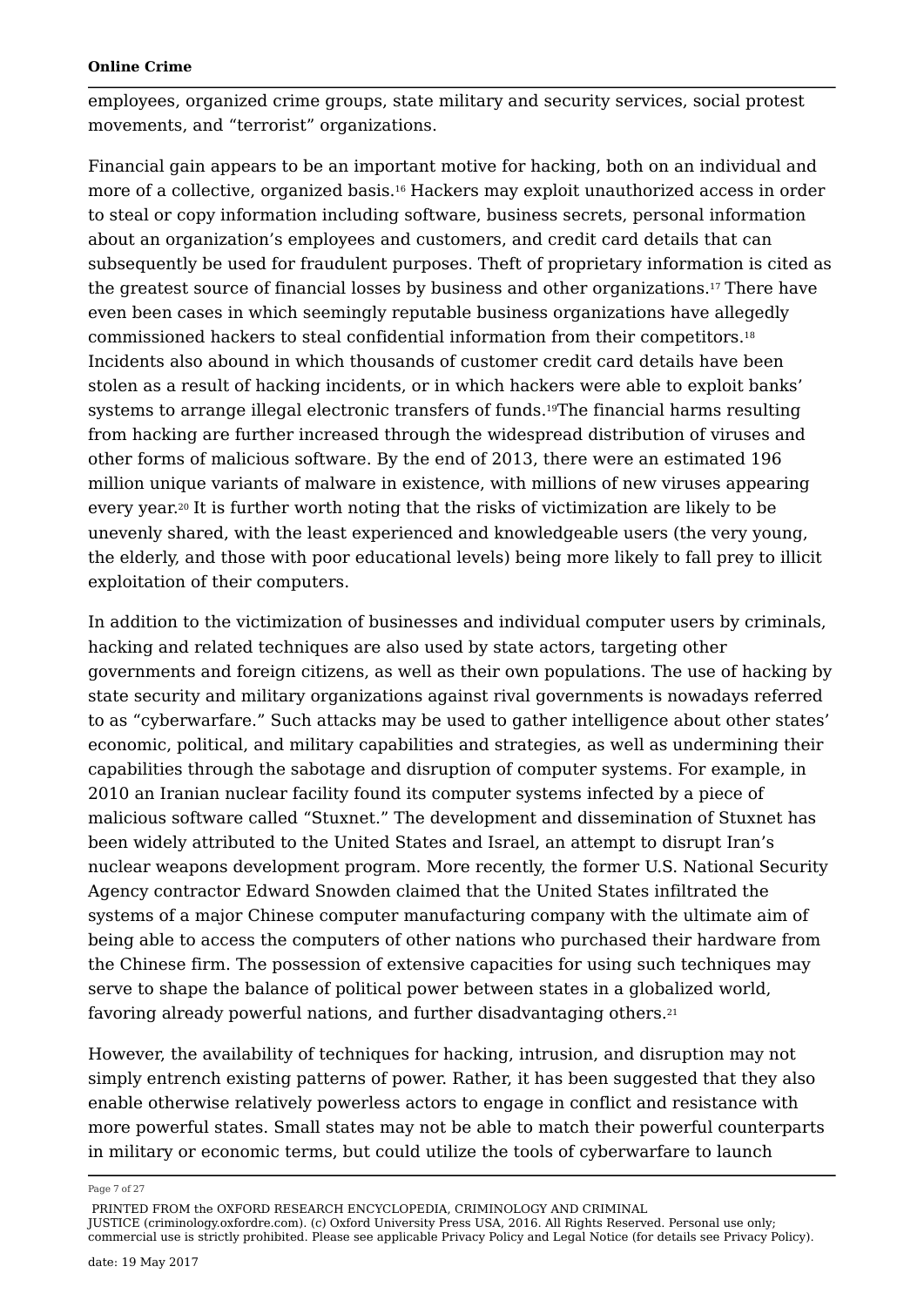effective attacks. Indeed, technologically advanced nations' huge dependence upon computer systems across all walks of life makes their "critical information infrastructure" all the more vulnerable to cyberattacks that could cripple financial and economic activity and cause huge disruption to essential services such as transport, electricity, and telecommunications. $^{22}$  The ability to use such methods in conflicts that are otherwise "asymmetrical" (in which opponents are unevenly matched in terms of power and resources) also lend itself to mobilization by both "terrorist" organizations and social protest movements. In the case of the former, we might see "the execution of a surprise attack by a subnational foreign terrorist group or individuals with a domestic political agenda using computer technology and the internet to cripple or disable a nation's electronic and physical infrastructures." $^{\scriptscriptstyle 23}$  It should be noted that there are at present few, if any, concrete instances of terrorist groups resorting to such tactics, preferring instead to pursue their goals through more "conventional" forms of violence and intimidation. However, this has not prevented many states' from introducing laws to combat cyberterrorism and spending substantial amounts of money to protect computer systems against possible terrorist actions. In contrast, there are many and diverse instances of social and political protest movements using hacking and related techniques to publicize their cause and offer resistance to what they see as forms of oppression and injustice. As early as 1998, the Electronic Disturbance Theatre used denial-of-service attacks to shut down Mexican government websites in support of the Zapatista land rights movement that aims to secure farm land for the country's impoverished and marginalized rural peoples.<sup>24</sup> Similar attacks were used in 1995 by the "Strano Network," an anti-nuclear group that targeted French Government websites.<sup>25</sup> In 2010, financial services providers including PayPal, Visa, and MasterCard suspended payments made in support of the controversial whistle-blowing organization WikiLeaks; within days, the Anonymous hacktivist group launched retaliatory attacks on those companies, crashing websites and rendering them temporarily inoperative. $^{26}$  In sum, computer-focused crime generates new kinds of victimization, targeting various states, businesses, and individual computer users. In a complex and contradictory dynamic, it simultaneously has the ability to entrench exiting patterns of power while also offering avenues for subaltern resistance from the global margins.

### **Computer-Assisted Offenses**

The growth of the Internet has seen a massive increase in offenses that transpose familiar kinds of criminal behavior to the space of online communication. These are many and varied spanning frauds and "cons," thefts, trade in illicit and prohibited goods such as drugs, $^{\rm 27}$  and interpersonal offenses (such as stalking, bullying, sexual harassment). Discussion here reflects on some well-known and important instances of computerassisted offenses in order to glean insights into the patterns of harm and victimization they involve.

Page 8 of 27

PRINTED FROM the OXFORD RESEARCH ENCYCLOPEDIA, CRIMINOLOGY AND CRIMINAL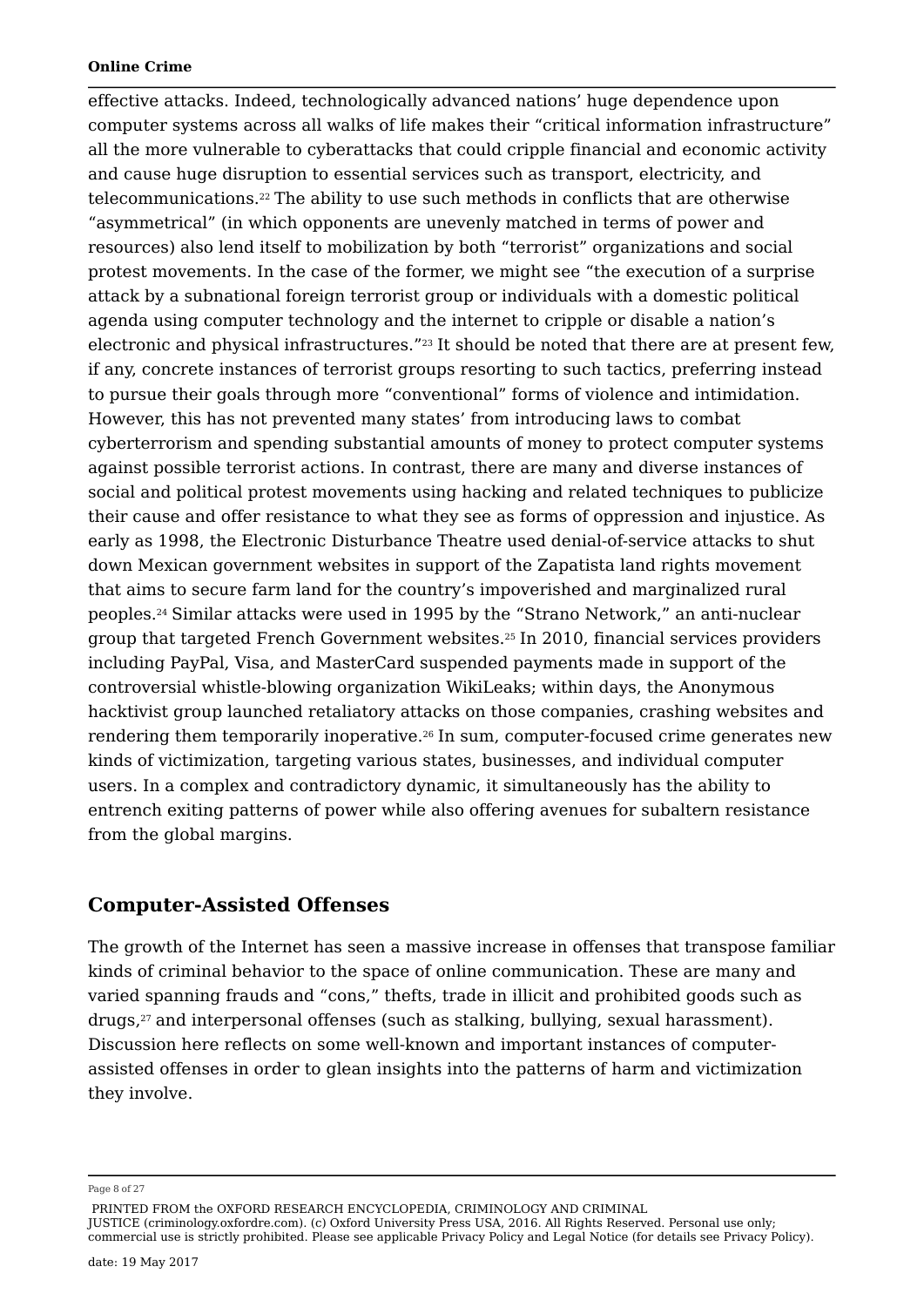Online frauds take a number of forms, one of the most widespread being auction and retail fraud. Retail frauds involve the online sale of goods that may have been stolen, counterfeit, damaged, or otherwise misrepresented in terms of their quality or features or simply never delivered to the paying customer. $^{\rm 28}$  Other frauds involve offenders misrepresenting themselves as government officials, so as to extort or scam money from their victims. For example, in 2011 the U.S. Internet Crime Complaint Centre (IC3) received more than 14,000 complaints from victims of such frauds, with an average reported loss of \$245 each.<sup>29</sup> Notably, older individuals (60 years plus) were overrepresented among the complainants, and suffered much higher average losses (\$484 each) as compared to younger victims. This may simply be an effect of the fact that those at the upper end of the age range have more accrued resources (for example, through savings and pensions) and so make a more attractive target for fraudsters; this would be consistent with the gender pattern among victims, with males (those with relatively greater financial resources at their disposal) being more frequent targets than females. However, it has also been suggested that older individuals are more likely to be trusting and deferential toward authority, making them more responsive to those posing as government officials. 30

Another form of online fraud that exploits individuals' trust takes the form of dating or romance "scams." Typically, the fraudsters "hook" their victims by feigning romantic interest, then exploit the victims' emotional investment in the "relationship" to procure monies and gifts. A commonplace strategy is to claim personal hardships and family tragedies so as to pressure the victim into offering financial "support." In 2011, the ICCC received more than 5,600 complaints from victims of these scams, who lost an average of  $$8,900$  each, amounting to a total of  $$50.4$  million. $^{\rm 31}$  In addition to these financial losses, victims suffer significant emotional distress, feeling both foolish and betrayed. Given these emotional dynamics, it is thought that there a huge number of such offenses that go unreported; one recent study estimated that there could be as many as 200,000 victims of dating scams annually in the United Kingdom alone. $^{\rm 32}$  The statistics collated by IC3 again offer interesting insights into the demographics of victimization. The elderly, divorced, and widowed were more likely to be victims of romance scams, which prey upon loneliness and isolation to "hook" the vulnerable. There is also a clear-gendered dimension to such scams, with women over 50 being three times as likely to report falling victim to these frauds than their male counterparts. 33

In addition to the kinds of financially oriented offenses discussed above, there are a range of interpersonal offenses such as stalking and harassment that make use of computerized communications. The term "stalking" first can to prominence in the 1980s to describe "persistent harassment in which one person repeatedly imposes on another unwanted communications and/or contacts." $^{34}$  Stalking is held to be characterized by repeated behaviors including making phone calls to victims; sending them letters, gifts, or offensive material; following and watching the victim; trespassing on the victim's property; loitering near and approaching the victim; contacting and approaching the victim's family, friends, and coworkers. $^{\rm 35}$  Stalking may be a prelude to serious physical assault and even homicide. Cyberstalking, as an extension of such behavior, has been

Page 9 of 27

PRINTED FROM the OXFORD RESEARCH ENCYCLOPEDIA, CRIMINOLOGY AND CRIMINAL

JUSTICE (criminology.oxfordre.com). (c) Oxford University Press USA, 2016. All Rights Reserved. Personal use only; commercial use is strictly prohibited. Please see applicable Privacy Policy and Legal Notice (for details see Privacy Policy).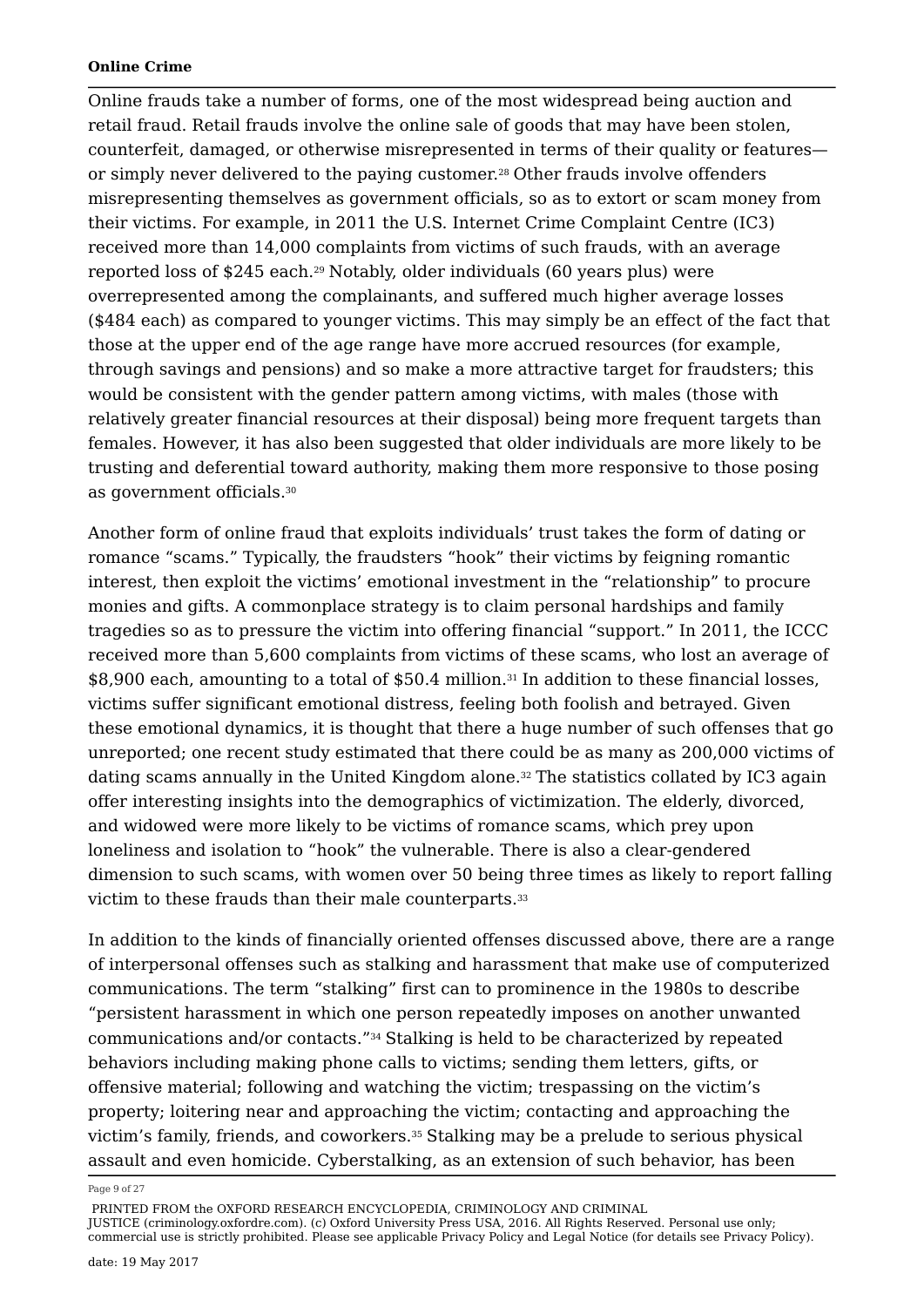defined as "the repeated use of the Internet, email, or related digital electronic communication devices to annoy, alarm, or threaten a specific individual." $^{\rm 36}$  Early studies of cyberstalking suggested that it most commonly took place via the repeated sending of offensive or threatening emails, $^{\mathfrak{z} \mathfrak{z}}$  and to a lesser extent on Internet chat rooms and through instant messaging services. For example, one U.S.-based study spanning the years 1996–2000 found that email served as the channel for cyberstalking in 92% of reported incidents.38 However, subsequent developments in online communication have shifted patterns of stalking away from email and toward new social media platforms such as Facebook. In one recent study, it was estimated that 6.3% of social network users experience sustained online harassment. $^{\rm 39}$  It is important to stress the underlying patterns of victimization in such incidents; confirming the findings of previous studies, Dreßing et al. found a clear gendering of incidents, with males featuring much more frequently as perpetrators (70%) than females (30%). When it comes to victims, this ratio is reverses, with 80% of those reporting stalking being female. Therefore, cyberstalking can be viewed as an extension of long-standing patterns of harassment (sexual and otherwise) in which women are subject to unwanted attentions, abuse, and threats by men. Online behavior of this kind has received considerable attention recently, with discussion of the rise of so-called revenge porn. In such incidents "Angry exes with intimate photos or videos of their former significant others weaponize that media after the breakup by uploading it to the internet, sometimes alongside the victim's name and other identifying information."40 Again, it is estimated that 90% of victims of such malicious postings are female. $^{41}$  Such is the concern of the phenomenon that 12 U.S.  $\,$ states have enacted laws to outlaw it, $\scriptstyle\rm 42$  as has the United Kingdom following provisions in Section 33 of the Criminal Justice and Courts Act 2015. It has also been noted that such gendered patterns of harassment and abuse are increasingly apparent in non-Western countries such as India, where victims' vulnerability is exacerbated by a lack of legal protection. 43

The gendered patterns of online victimization discussed above also intersect with the disproportionate targeting of young people, through behaviors associated with cyberbullying and "trolling" via social media and mobile phones. Cyberbullying can be defined as "An aggressive, intentional act carried out by a group or individual, *using electronic forms of contact*, repeatedly and over time against a victim who cannot easily defend him or herself."<sup>44</sup> Studies of children and young people (most often female) subjected to cyberbullying suggest that it generates significant psychological and emotional distress, and is linked to an increased likelihood of entertaining suicidal thoughts.45 There are now numerous recorded incidents in which young people have taken their own lives following concerted online victimization. Cyberbullying is almost invariably perpetrated by the victim's peers, and typically focuses upon concerted mockery and humiliation, often related to the individual's sexual behavior, weight, appearance, or other similar characteristics. Research indicates that the increase in such behaviors is international and cross-cultural, with patterns of victimization in countries such as China mirroring those in the West. 46

Page 10 of 27

PRINTED FROM the OXFORD RESEARCH ENCYCLOPEDIA, CRIMINOLOGY AND CRIMINAL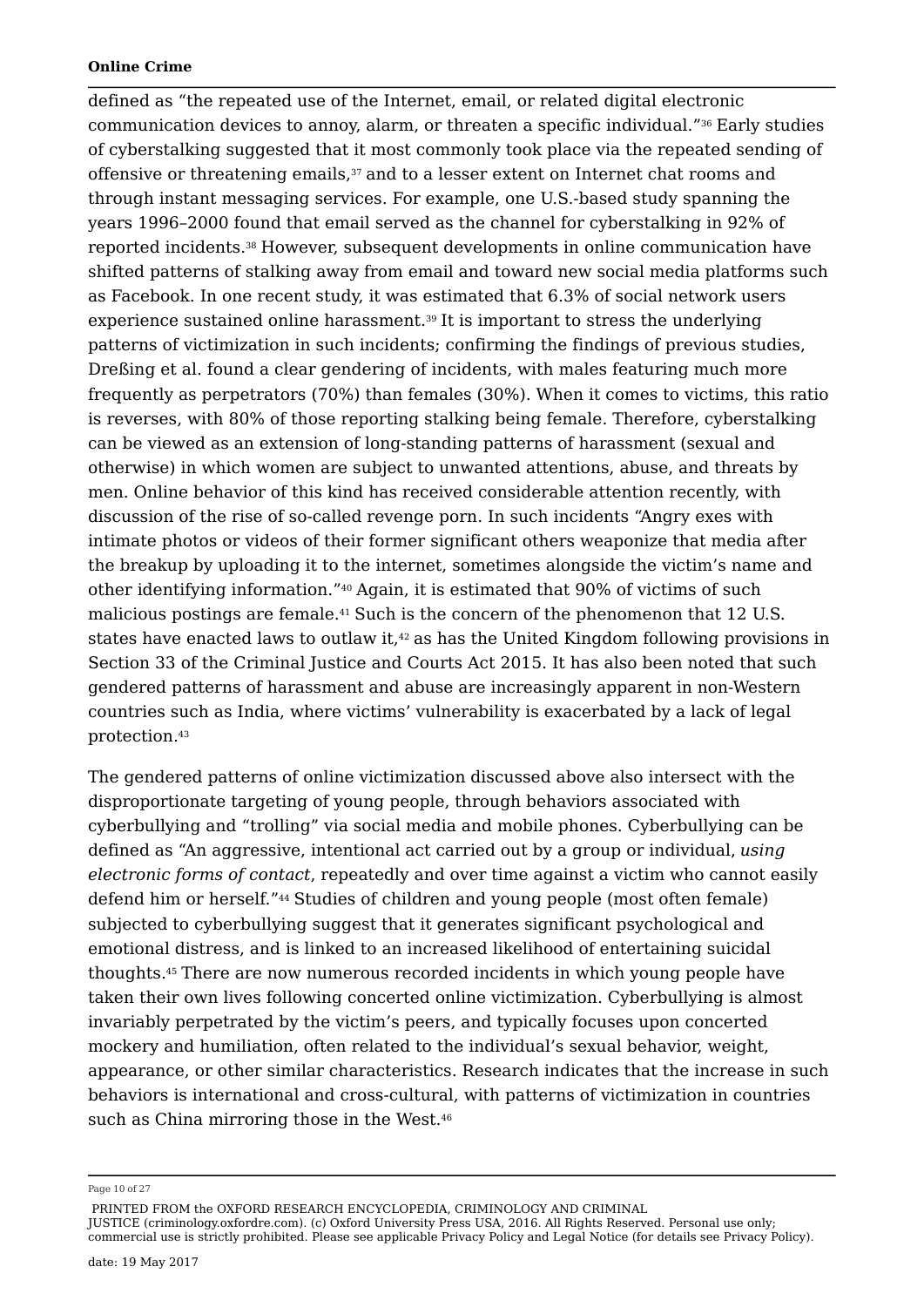A further dimension of online abuse, also centered upon children and young people, relates to sexual abuse and exploitation. Since the 1980s, child sexual abuse has been brought increasingly to light, with revelations about previously hidden crimes committed across many different sites—in care homes, nurseries, hospitals, churches, and schools. In the late 1990s, the focus upon pedophilia turned increasingly to the online environment. Online child sex abuse can be differentiated between that which remains "virtual" (restricted to communicative abuses committed via the Internet) and that which serves as a preparation method for later physical contact and abuse (so-called grooming of potential physical abuse victims).

Researchers claim to have uncovered a wide range of "cybersexploitation" practices taking place in Internet chat rooms and other forums. In such cases, adults or older adolescents with a sexual interest in young children use online communication in order to "identify, deceive, coerce, cajole, form friendships with and also to abuse potential victims." This may entail, first, adults engaging children in sexually explicit conversations; examples include asking questions of the child such as "Have you ever been kissed?" or "Do you ever touch yourself?"47 Second, such behavior may entail the "fantasy enactment" of sexual scenarios through online conversation with a child. Third, it may entail what is described as "cyber-rape," in which coercion and threats are used to force a child into acting out the sexual scenarios proposed by the abuser. It has been suggested by many commentators that adult abusers exploit the Internet to disguise their identity, posing as children or adolescents in order to win the friendship and trust of their victims.48 Children may thus be blissfully unaware that their Internet "friend" is in fact an adult whose aim is to deceive them into participation in sexual conversation and interaction. O'Connell et al. claim that surveys of children's online interaction show that 53% of chat room users aged between 8 and 11 reported having had sexual conversations online.49 Alarm over these trends has led to legislative change in an attempt to tackle to the problem. The United Kingdom's Sexual Offences Act (2003) makes it a criminal act to incite a child to engage in sexual activity, "such as, for example, persuading children to take their clothes off, causing the child to touch themselves sexually, sending indecent images of themselves, etc." Thus those online child–adult interactions in which the child may be encouraged to engage in sexual acts is defined as "non-contact abuse" and punishable by up to 10 years imprisonment. 50

The second area of online pedophile activity is linked to the commission of offline "contact abuse." Recent years have witnessed a growing concern that pedophiles are using Internet chat room contacts with children in order to establish a relationship of apparent friendship and trust, which can then be exploited to arrange face-to-face meetings in which sexual abuse can take place. O'Connell (2003) identifies a number of "stages" to such "grooming," starting with friendship formation (getting to know the child), progressing to relationship formation (becoming the child's "best friend"), leading to the exclusivity stage (where intimacy, trust and secrecy are established). $^{51}$  It is only when such a bond has been formed that the pedophile will move on to suggesting sexual contact. One U.Ss-based survey of 10–17-year-old Internet users found that 19% reported having been approached for sex online.<sup>52</sup> In response to such findings, the United

Page 11 of 27

PRINTED FROM the OXFORD RESEARCH ENCYCLOPEDIA, CRIMINOLOGY AND CRIMINAL

JUSTICE (criminology.oxfordre.com). (c) Oxford University Press USA, 2016. All Rights Reserved. Personal use only; commercial use is strictly prohibited. Please see applicable Privacy Policy and Legal Notice (for details see Privacy Policy).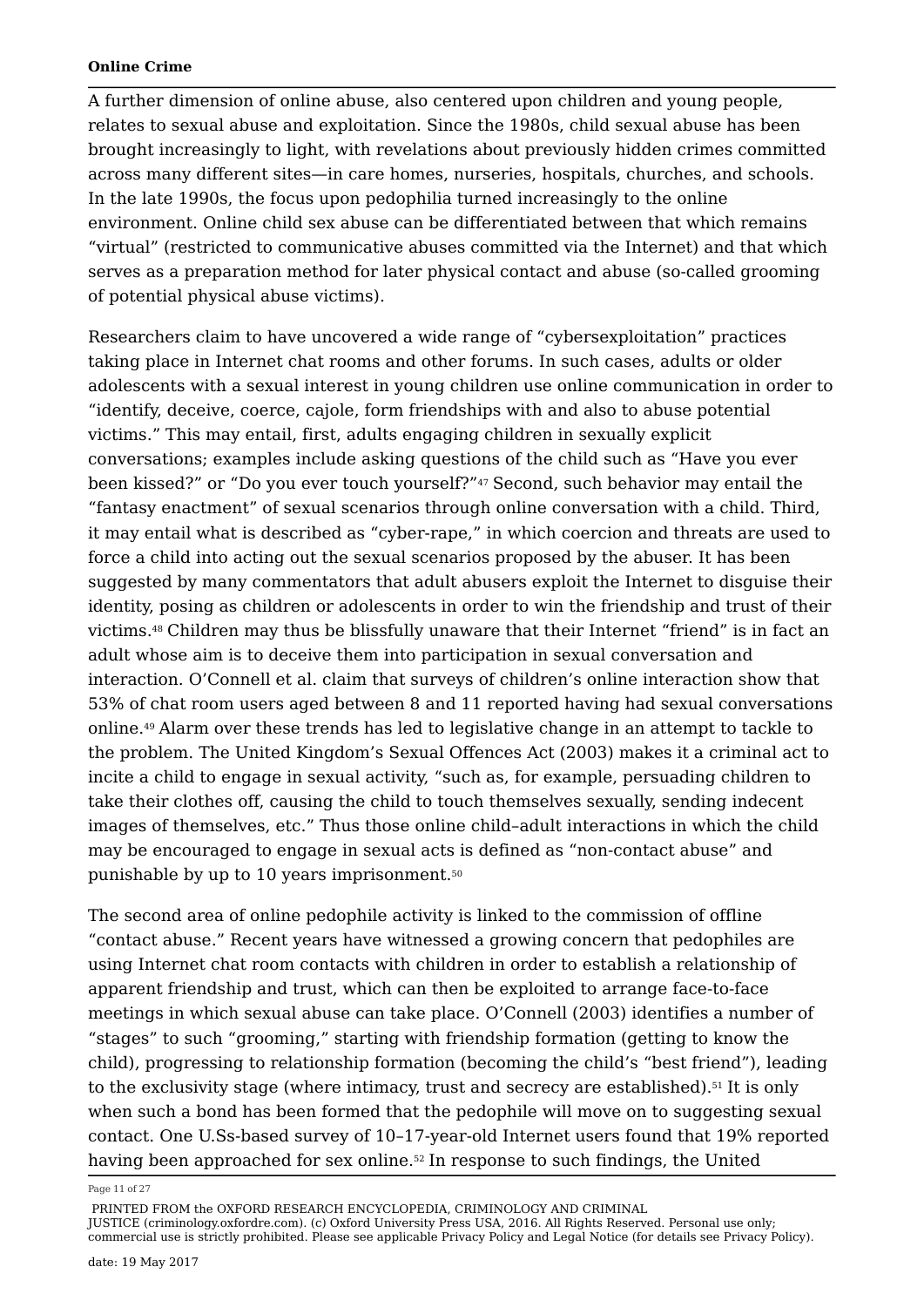Kingdom's Sexual Offences Act (2003) introduced an offense of Internet grooming, "designed to catch those aged 18 or over who undertake a course of conduct with a child under 16 leading to a meeting where the adult intends to engage in sexual activity with a child." $^{\rm s_3}$  Conviction for this offense can result in a custodial sentence of up to 5 years.

Across the range of computer-assisted interpersonal offenses, we see a complex dynamic that brings together the global and the local. These Internet crimes may confront users with acts of victimization that emanate from distant (and often anonymous) others, but may also be closely connected to local relationships (as in the case of stalking by exintimates and cyberbullying by peers). Whether local or global in origin, such crimes serve to reproduce "real world" patterns of power, inequality, and harm, reinforcing the exploitation associated with gender and age-related discrimination.

### **Computer Content Crimes**

In addition to computer-focused and computer-assisted offenses, we must consider what are called content crimes—those involving the online distribution of communications that are legally prohibited. Such content crimes take three main forms, each of which will be examined in turn: obscenity (including violent pornography and child sex abuse imagery), hate speech, and terrorist discourse.

In tandem with the concerns about the online sexual exploitation of children and young people, the issues of child pornography has become the focus for a great deal of public, political, and mass media attention. The term "child pornography" (and the alternative term "child sexual abuse imagery") refers to representations featuring a child or children (minors) depicted in an explicitly sexualized manner and/or engaging in sexual activity. Such images have been classified according to different types or "levels." For example, Taylor et al. (2001) furnish a 10-fold typology of such images, ranging from the "indicative" (prima facie non-erotic images of children that are used "inappropriately" for sexual gratification), through "nudist" and "erotic posing," to the most extreme representations entailing assault, sadistic, violence and bestiality.54 Gauging the precise extent of child pornography online is itself a difficult task. An early study, conducted in January 1998, found that 0.07% of 40,000 news groups examined (28 sites) contained "child erotica" or pornography; in addition, the study found 238 "girl-related child pornography or erotica" web pages. $^{55}$  A subsequent study claims that in the period between 2002 and 2004, the number of child pornography and pedophile websites doubled to 19,246.56 This same study found that over half of reported websites were hosted in the United States, with Americans also figuring as the most prominent visitors to such web pages, comprising over 32% of global users. The majority of such sites were commercial in character, and it was estimated that the online trade in child pornography was worth some \$3 billion per annum in 2004 $^{\rm 57}$  (IFR, 2004); more recent estimates place economic returns of the trade in the region of \$20 billion per year.58 A 2009 report by the United Nations agency UNICEF estimated that there were more than 4 million websites featuring child pornography, $^{59}$  and it is claimed that there are  $116,\!000$  requests for "child

Page 12 of 27

PRINTED FROM the OXFORD RESEARCH ENCYCLOPEDIA, CRIMINOLOGY AND CRIMINAL

JUSTICE (criminology.oxfordre.com). (c) Oxford University Press USA, 2016. All Rights Reserved. Personal use only; commercial use is strictly prohibited. Please see applicable Privacy Policy and Legal Notice (for details see Privacy Policy).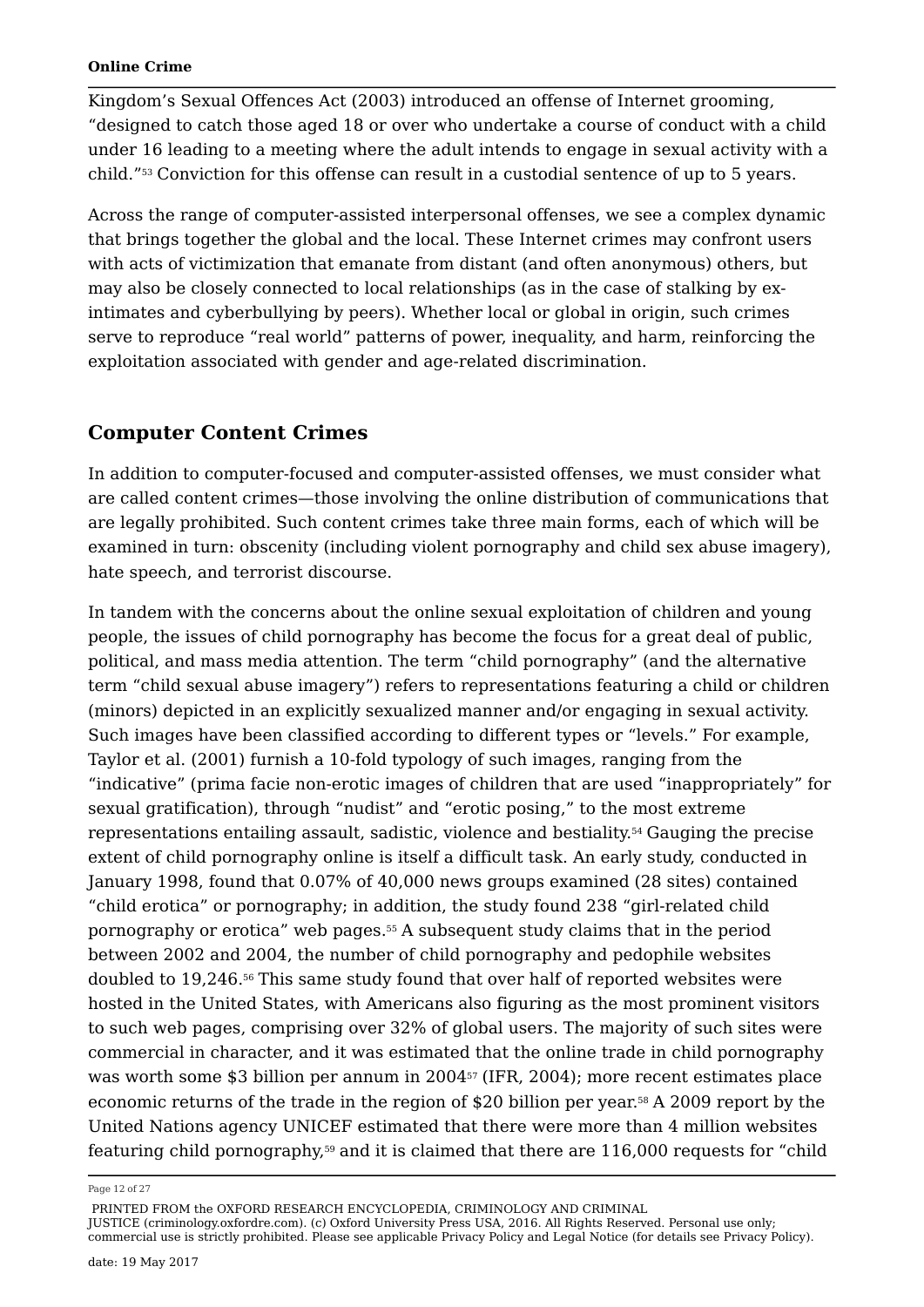pornography" every day on the Gnutella peer-to-peer file-sharing network alone.<sup>60</sup> Data provided by a variety of Internet monitoring organizations in recent years certainly indicates an increasing number of sites hosting such content being reported by the public. 61

The problem of illegal sexual content is not restricted to child pornography, but also involves the online circulation of obscene and violent imagery involving adults. Generally speaking, when it comes to sexual representation involving adults, a distinction is made between the "indecent" and the "obscene." An image may be deemed indecent if it is objectionable to some viewers, yet in many (though not all) Western democracies, expressions that may be considered indecent are nevertheless tolerated and not subject to strict legal prohibition. In contrast, obscenity is used to denote representations, expressions, or actions that are held to be generally offensive and thus unacceptable by society at large. Obscenity is almost invariably subject to legal prohibition and formal, criminal sanctions. Alongside sexualized representations of minors, there are some kinds of sexual representation of adults that are considered obscene and thus meriting prohibition. The massive amount of sexual content available online (almost from the point of the Internet's inception) led, for example, to U.K. laws being updated through the 1994 Criminal Justice and Public Order Act to take account of such material in an electronic form. $\rm ^{62}$  British obscenity laws have been most recently extended to counter the production, circulation, and possession of "extreme and violent pornography." What is at stake here is not so much the depiction of acts of actual sexual violence against victims, as consensual performance in scenarios that "realistically" depict sexual violence. This issue came to prominence in the United Kingdom following the sexual assault and murder of Jane Longhurst, a 31-year-old schoolteacher at the hands of Graham Coutts. At Coutts's trial a concerted link was made between the murder and his consumption of violent pornography online, including simulated strangulation, rape, and necrophilia. The media outcry following Coutts's conviction, combined with a campaign led by the victim's mother, resulted in a petition with some 50,000 signatories being submitted to government, calling for the banning of "extreme internet sites promoting violence against women in the name of sexual gratification." This led ultimately to legislation criminalizing the possession of "extreme pornography," making such possession punishable by up to three years imprisonment. $\rm ^{63}$  Extreme pornography is defined (in the Criminal Justice and Immigration Act 2008) as that which "portrays, in an explicit and realistic way, any of the following—(a) an act which threatens a person's life,(b) an act which results, or is likely to result, in serious injury to a person's anus, breasts or genitals, (c) an act which involves sexual interference with a human corpse." These provisions have not gone unopposed, since they criminalize consensual enactments of fantasy scenarios that only *appear* to entail harm to participants. Nevertheless, such legislation changes provide clear testimony to the level of concern about the kinds of sexual imagery that now circulates online, and about the impact it may have on those who consume it.

Page 13 of 27

PRINTED FROM the OXFORD RESEARCH ENCYCLOPEDIA, CRIMINOLOGY AND CRIMINAL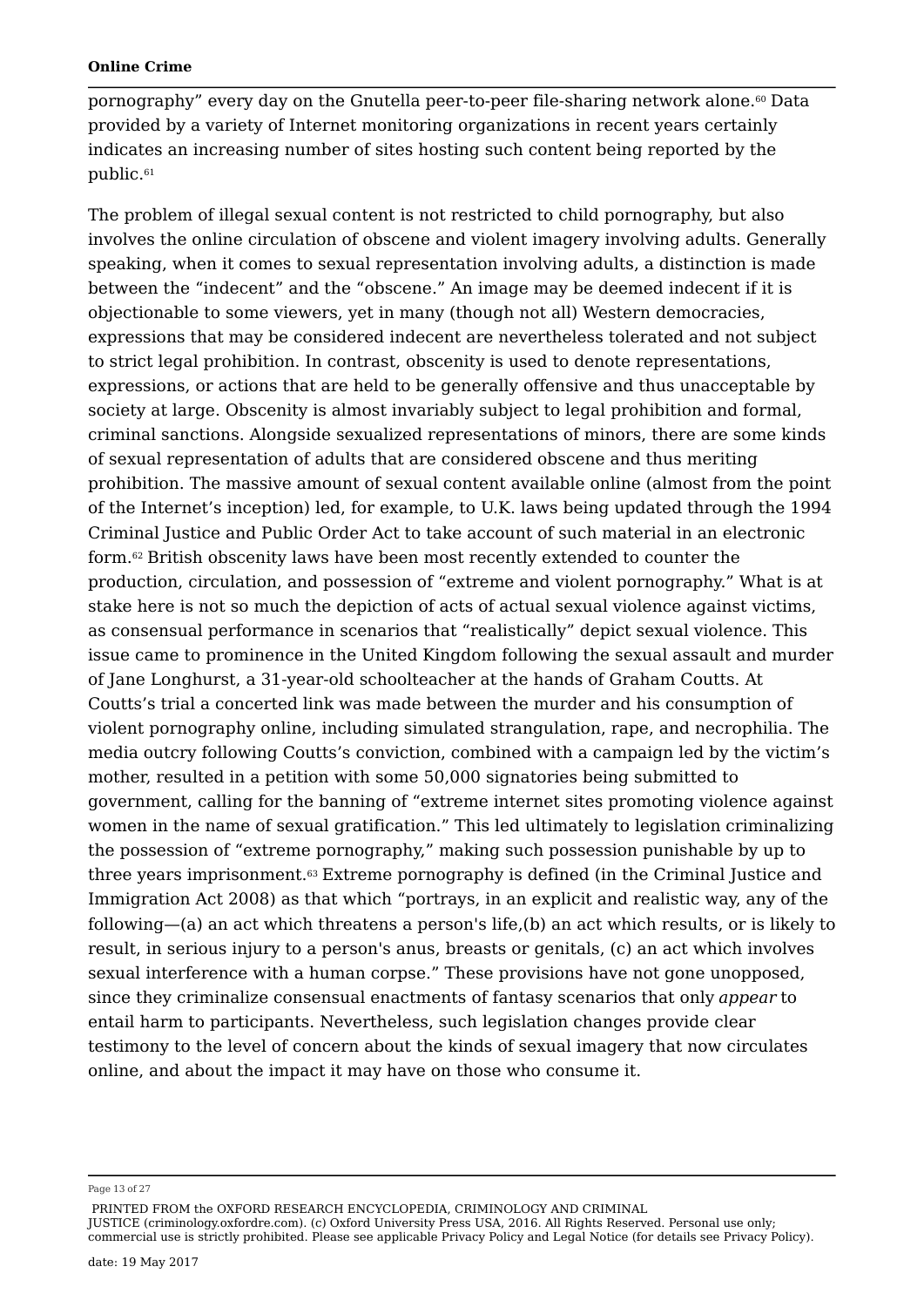A second form of content crime relates to what is commonly called "hate speech"—any form of speech or representation that depicts individuals or groups in a derogatory manner with reference to their "race," ethnicity, gender, religion, sexual orientation, or physical or mental disability in such a manner as to promote or provoke hatred. Particular attention has been directed toward such speech that targets members "of a historically oppressed group,"64 thereby reproducing patterns of social, political and cultural exclusion and marginalization. The most noticeable online hate speech takes the form of websites (and associated chat rooms and bulletin boards) established by organized political groups. These are typically far right, ultra-nationalist, white supremacist and/or neo-Nazi in orientation. In addition, the United States has seen an extensive online presence of extreme Christian fundamentalists, anti-abortion, and anti-government militia groups. Such sites contain offensive and hateful representations of Blacks, Jews, Muslims, Arabs, other people of non-European origin, women, homosexuals, and persons with physical and mental disabilities. The precise number of such websites is difficult to gauge, as they often appear, disappear, and move location.<sup>65</sup> However, it is clear that their number has grown rapidly over time. Ken Stern claimed that in 1997 there were some 300 such sites in the United States; by 1999, the Simon Wiesenthal Center in Los Angeles had documented the existence of 600 "hate sites" on the Internet;<sup>66</sup> this figure had risen to  $11{,}500$  by  $2010$ . $\mathrm{^{67}A}$  study by U.K.-based Internet security company Surf-Control claims that the number of "hate and violence" sites increased 300% over a four-year period from 2,756 in 2000 to 10,926 in April 2004. $^{\rm{68}}$  Moreover, the circulation of such speech online appears to have moved from "marginal" spaces associated with extremist groups to more mainstream forums such as new social media like YouTube and Facebook. For example, Citron and Norton (2011) note the existence of Facebook pages such as *Kill a Jew Day* and *We Hate GAY People*, while YouTube has featured videos with titles such as *How To Kill Beaners*, *Execute the Gays*, and *Murder Muslim Scum*. There is some (albeit 69 limited) empirical research evidence that exposure to such hateful messages can be "persuasive in changing inter-group attitudes" and thereby reinforce discrimination and prejudice. 70

While there are legal provisions in place against hate speech, the global nature of the Internet presents significant difficulties to its effective enforcement. What happens, for example, when the target or victim of hate speech is in one country, the group or individuals responsible for that speech are in another, and the online content is hosted on web servers located in a third territory? Questions of jurisdictional responsibility for dealing with hate speech in such situations pose serious challenges. Since the mid-1990s, the European Union has been taking steps to harmonize provisions dealing with illegal and harmful content online, including the improvement of international cooperation on enforcement across member countries.<sup>71</sup> The Council of Europe's Convention on Cybercrime was amended in 2003 to include an additional protocol to tackle the "dissemination of racist and xenophobic material through computer systems." $^{\prime\prime}$  However, significant problems arise when confronting national differences in laws regulating speech. For example, the European approach to prohibiting hate speech contrasts sharply with the situation in the United States, where the First Amendment to the Constitution

Page 14 of 27

PRINTED FROM the OXFORD RESEARCH ENCYCLOPEDIA, CRIMINOLOGY AND CRIMINAL

JUSTICE (criminology.oxfordre.com). (c) Oxford University Press USA, 2016. All Rights Reserved. Personal use only; commercial use is strictly prohibited. Please see applicable Privacy Policy and Legal Notice (for details see Privacy Policy).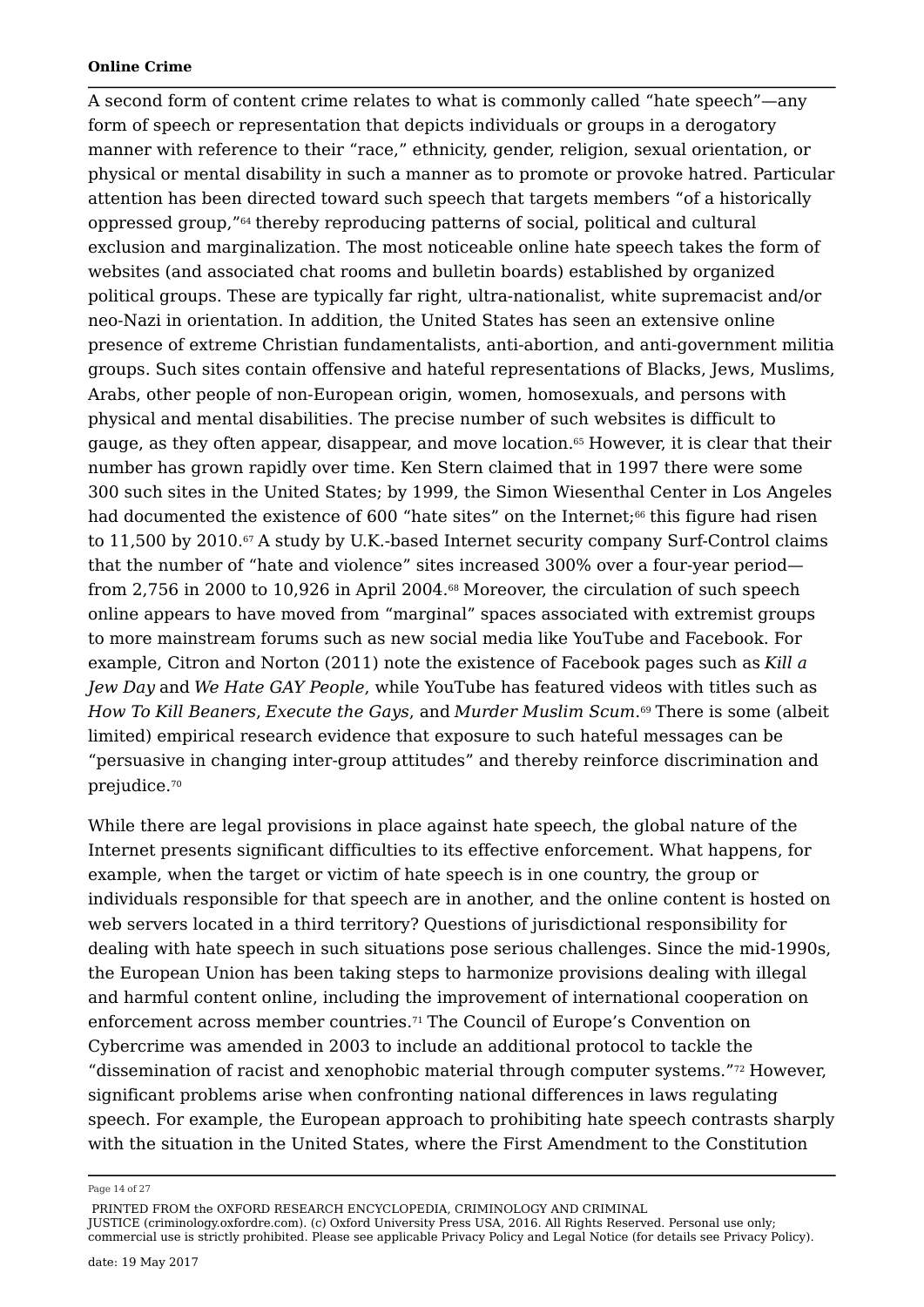prohibits lawmakers from encroaching upon the freedom of expression, even where that speech is racist, sexist, homophobic, or otherwise discriminatory in character. The only exemption to First Amendment protection arises when the speech contains a *serious* and *imminent* threat of violence against *identifiable persons*, or *directly* incites others to commit specific criminal acts against those persons. Anything "falling short of incitement to imminent violent action" enjoys constitutional protection. $^{\rm 73}$  For those advocating the legal restriction of hateful speech, the U.S. Constitution gives a "virtually unlimited license for hate speech." 74

Earlier in this chapter we noted concerns that terrorist organizations could turn to computer-focused crimes as a tool for staging attacks. However, perhaps a more tangible threat emanates from such groups and their sympathizers turning to the Internet in order to share prohibited communications that further their cause. Firstly, the Internet may be used as an efficient means of intra-organizational communication and coordination of terrorist activities, through the use of technologies such as email and bulletin boards. Here, terrorist groups (like other organizations, be they political, commercial, or criminal) use the Internet to help secure their goals. $^{\rm 76}$  Use of online tools offers a number of advantages over conventional communications: they enable ease of communication on a transnational basis; they afford greater anonymity; and they afford security. Second, the Internet offers huge opportunities for disseminating propaganda, garnering publicity, and recruiting supporters. The Internet offers an inexpensive means to address a worldwide audience, bypassing the dependence on intermediary news organizations. Numerous terrorist organizations now maintain their own websites. Third, the Internet provides a valuable tool for terrorist fundraising. Websites are used, for example, to post details of bank accounts via which sympathizers can make payments to organizations. The web also provides a useful means for soliciting donations. Internet user demographics are used to identify potential supporters who can then by approached via email and other means. Solicitations are typically made via a front organization (such as a charity) that can then be used to channel finance to the terrorist organization." More generally, the expansion of Internet banking makes it more difficult for authorities to detect suspicious transactions, $^{\mathrm{78}}$  and its transnational nature enables prohibited organizations to exploit international inconsistencies and gaps in the legal regulation of finance. 7975

Page 15 of 27

PRINTED FROM the OXFORD RESEARCH ENCYCLOPEDIA, CRIMINOLOGY AND CRIMINAL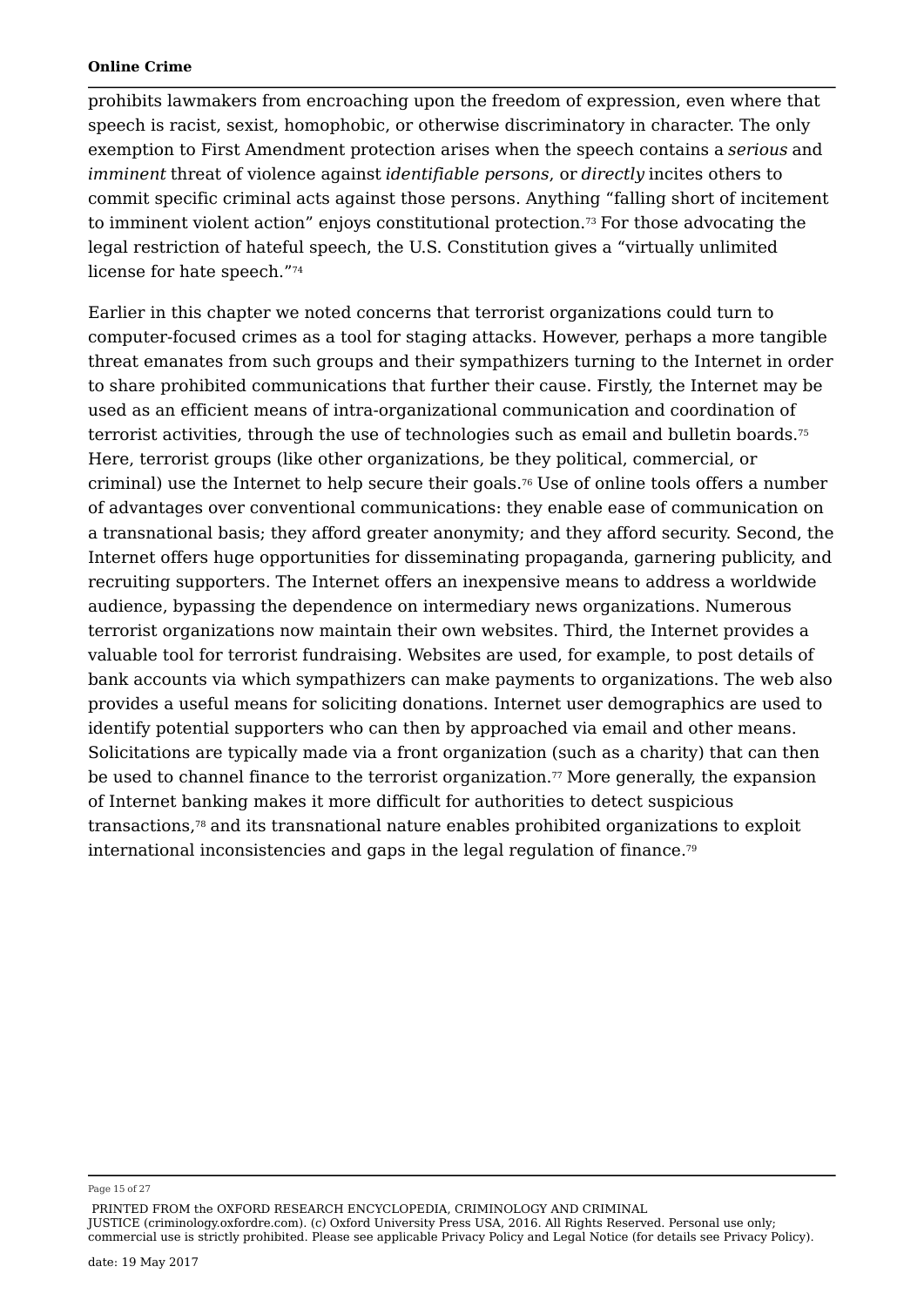# **Emerging Trends and Social Responses**

This third and final section considers two important issues: the possible or likely emerging trends that are reshaping cybercrime in new directions, and the ways that society is responding to cybercrime in terms of policing and controlling the Internet.

Predicting the future of technological development and its social implications is a notoriously difficult enterprise. However, we can note some current trends and consider how these may drive the emergence of new cybercrime threats. The first significant trend in recent years has been the move from accessing the Internet via PCs to 24/7 connectivity using mobile devices such as smartphones and tablets. It is estimated that by 2017, 87% of connected devices sold will be smartphones and tablets, relegating conventional personal computers to a marginal position. $^{\rm{so}}$  Smartphones in particular have become powerful handheld computers offering an ever-expanding range of applications and services, and this is starting to make them a prime target for hackers and other cybercriminals. While the security measures for desktop and laptop computers have become increasingly elaborate and effective over time, smartphone security lags well behind, making them especially vulnerable. Recent studies have shown that a number of the major mobile phone platforms are vulnerable to hacking, enabling unauthorized access to various accounts that users connect with on their mobile devices, or to data stored on the phone itself.<sup>81</sup> Smartphone users are made more vulnerable because, while on the move, they are more likely to use unsecured wireless Internet access points, such as Wi-Fi "hotspots." This means that information flowing to-and-from the phones can be intercepted and/or impersonated. Current developments to smartphones will also likely bring new vulnerabilities in their wake. For example, the latest generation of phones are being equipped with "near field communication" (NFC) chips—these enable devices to transmit and exchange information with other devices over short distances. The idea is that NFC will enable us to use smartphones to make instant payments by simply "waving" the phone near a properly equipped checkout registers, or for sending "electronic money" to other users of similar devices. While this may undoubtedly bring a new level of speed and convenience for shoppers, it also means that this highly sensitive payment data might be intercepted, altered, or faked by hackers—the tools that could be used for such hacks have already been identified by computer security experts. 82

The second noteworthy trend is the development of the so-called cloud as means for storing and accessing electronic data. In the past, the data needed by computer users was stored in the devices themselves, using hard drives, and more recently removable digital media such as SD cards. However, as the data needs of users have been ever greater, it has become more cost effective to store data using remote services and access it, as and when needed, via an Internet connection. This has a particular advantage for users of mobile devices who can instantly access all their content (documents, images, video, music, and so on) from wherever they are. There are now numerous cloud storage services offered by companies such as Apple (with its "iCloud"), Google (with its "Google

Page 16 of 27

PRINTED FROM the OXFORD RESEARCH ENCYCLOPEDIA, CRIMINOLOGY AND CRIMINAL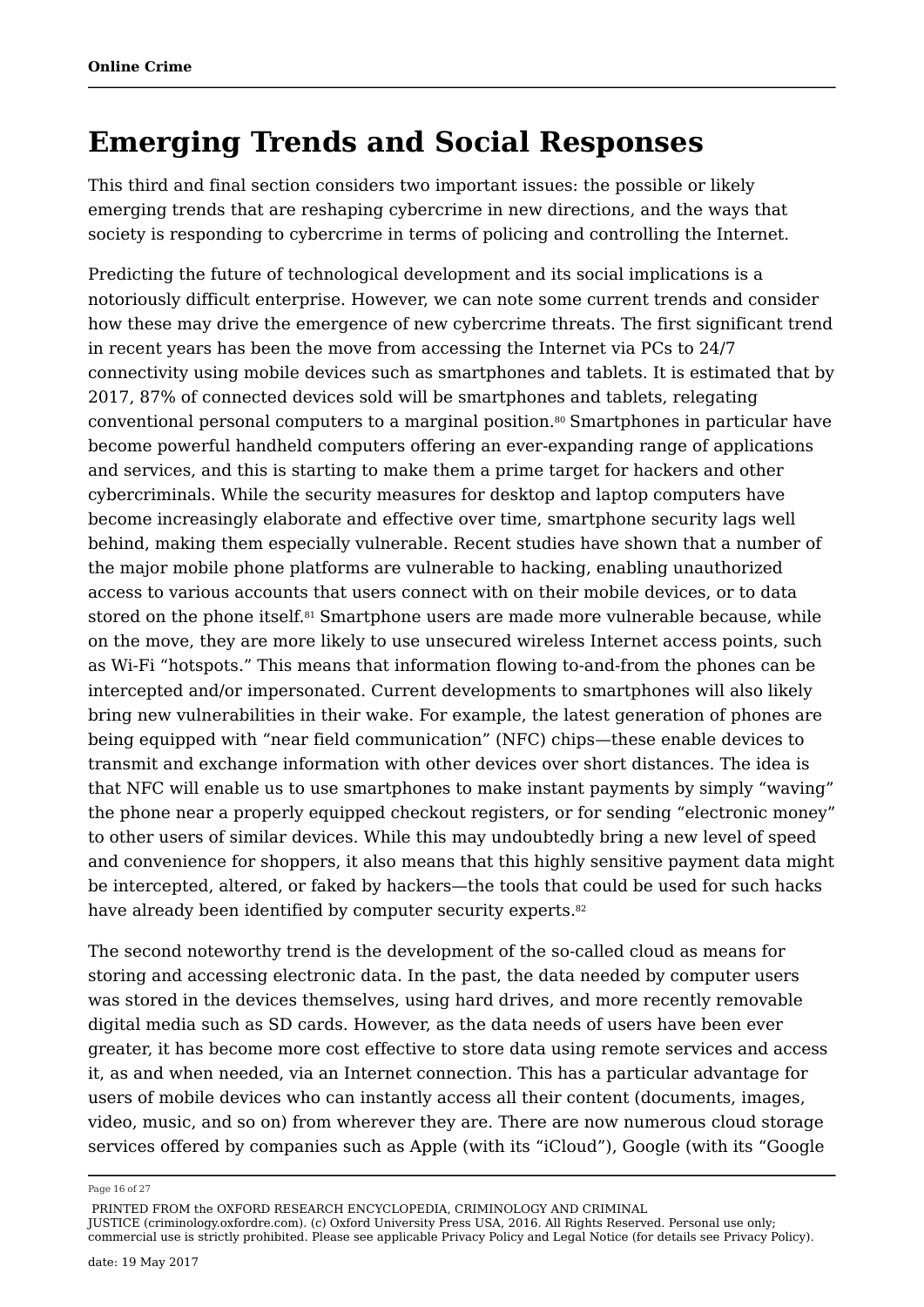Drive"), Microsoft (with its OneDrive), and Dropbox to name just a few. However, these storage services, used by government, businesses, and individuals to store and access potentially sensitive data, make them a tempting target for cybercriminals.83 To offer one illustrative example, in September 2014 the popular press was awash with a news story relating how some 100 actors, musicians, and celebrities (mainly female) found that their private and intimate photographs appeared to have been illicitly obtained and circulated across the Web. I emerged that the source of the images was a popular cloud storage service used by these individuals to back up photographs taken using smartphones, which had been hacked or otherwise illegally accessed.<sup>84</sup> This incident exemplifies the kinds of vulnerabilities that might become commonplace as cloud storage continues to gain popularity among users.

The third emergent area of risk relates to the growth of the so-called Internet of things. This refers to "the pervasive presence around us of a variety of *things* or *objects*—such as Radio-Frequency Identification (RFID) tags, sensors, actuators, mobile phones, etc which … are able to interact with each other and cooperate with their neighbours to reach common goals." Examples range from surgical implants and wearable devices that 85 monitor, record, analyze, and upload biometric measures related to health (such as heart rate, temperature, blood pressure, blood glucose levels, and so on); interconnected home automation systems such as heating, ventilation, lighting, security systems, as well as domestic appliance such as cookers, fridges, and entertainment systems; and transport systems including self-driving vehicles. The development of such technologies, which will be electronically linked and remotely controllable, promises tremendous gains in efficiency and flexibility. However, they bring in their wake significant issues related to security and privacy.<sup>86</sup> For example, personal biometric data might be stolen, altered, or erased, placing individuals' health at risk; domestic devices will collect huge amounts of data about users' everyday activities in microscopic detail, data that may be used by state actors to monitor citizens' activities and corporate actors to covertly profile consumers; devices may be hacked and hijacked with potentially fatal consequences. In short, the more pervasive the web of communication becomes, the "vectors" of attack and vulnerability are created, multiplying opportunities from criminal victimization.

In light of the cybercrime problems discussed thus far, it is important to consider societal responses in terms of policing and crime control measures. Given that the remit of the police is to uphold and enforce criminal law we might expect them to investigate the entire range of Internet-based offenses—hacking, distribution of malicious software, frauds, thefts, hate speech, stalking, and the circulation of offensive and illegal content such as child pornography. In reality, however, the sheer volume of online offenses requires a significant degree of selectivity, with police resources being targeted to those offenses deemed most serious in terms of their scale and the harms that are caused to victims. This selectivity relates to what Wall (2007)<sup>87</sup> calls "the *de minimis* trap"—referring to the dictum that *de minimis non curat lex*, meaning that "the law does not deal with trifles." Given that many cyberoffenses are low impact in nature, entailing minimal harm to many discrete victims, they tend to fall below the threshold of seriousness that will activate involvement from the police and other criminal justice agencies. Police efforts in

Page 17 of 27

PRINTED FROM the OXFORD RESEARCH ENCYCLOPEDIA, CRIMINOLOGY AND CRIMINAL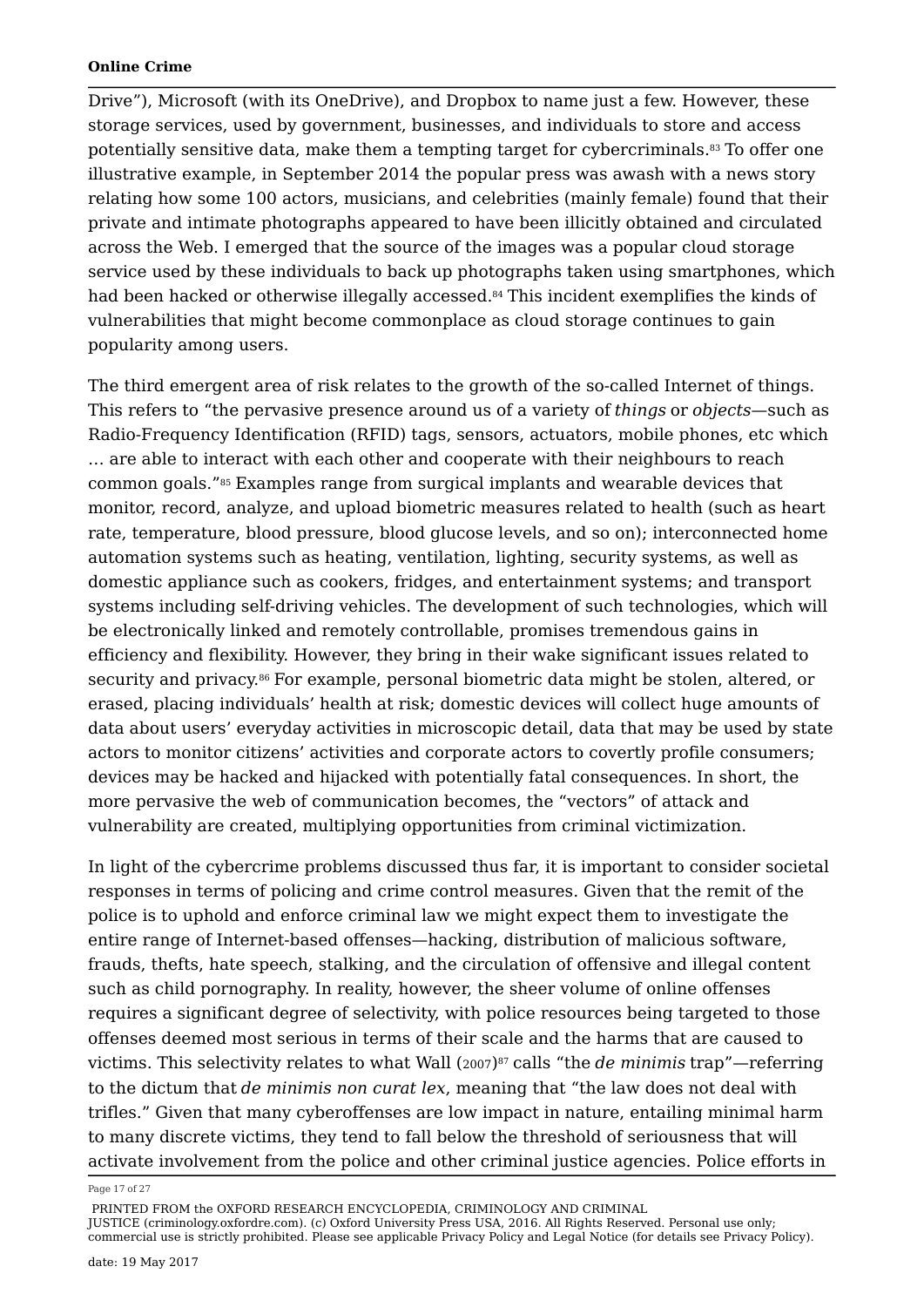relation to cybercrime have tended to focus mainly upon offenses such as child pornography, hacking, political offenses related to terrorism, and interpersonal offenses where the risk of "real world" harm to victims is deemed significant. As the scale of cyberoffenses has grown, and the risks of online victimization have become more widely acknowledged, police forces have incrementally developed the capacity to deal with these problems. All such responses have been constrained not only by resource limitations but also by the established culture and ethos of policing that may be resistant to redefining its remit away from a traditional diet of terrestrial and street-based offenses.88 However, if we take the United Kingdom as an example, all of the territorially based police forces now have some kind of specialist units that are tasked with addressing at least some variants of Internet-based crimes. At a national level, the perceived need for centralized expertise and coordination of e-crime investigations gave birth to the United Kingdom's National Hi-Tech Crime Unit (NHTCU) in 2001 (subsequently absorbed into the Serious and Organised Crime Agency (SOCA) when the latter was created in 2006). In 2009, the Police Central e-crime Unit (PCeU) was established. The unit, based in the Metropolitan Police Service, provides specialist training and coordinates investigative responses across various regional forces. The PceU's remit is confined to "the most serious incidents" relating to computer hacking, malicious software, denial of service and fraud. 89Additionally, the Child Exploitation and Online Protection Centre (CEOP), undertakes investigation into child-related offenses, as well as providing education, training, and advice. In light of the globalized character of the Internet, there have also been efforts to create forms of transnational cooperation and coordination of cybercrime investigation, for example, through INTERPOL, EUROPOL, and the EU's high-tech crime agency, ENISA.

Despite the evolving scope of official responses to cybercrime, it is notable that much policing and crime control activity related to the Internet is undertaken by a range of non-state actors, including businesses, charities, and computer users themselves. For example, the aforementioned CEOP, despite being a part of SOCA, in fact includes experts from other organizations such as child protection charities, ISPs, and computer software companies. More broadly, we see organizations such as the Internet Watch Foundation (IWF), which was established in the United Kingdom in 1996 by an association of ISPs, with government backing, although it operates as a self-regulating charitable trust; its membership has subsequently expanded to include operators of mobile telecommunications services, content providers, filtering companies, search engine providers, and financial companies. Its initial brief was to combat child pornographic material, but its brief was later expanded to cover both criminally obscene (but non-childoriented) content and instances of hate speech (material inciting racial hatred). The IWF operates a "hotline" to which interested parties (be they representatives of organizations or individual members of the Internet-using public) can report illegal content. The IWF produces a "blacklist" of websites or pages it deems to contravene relevant U.K. laws on child sex abuse, obscenity, and race hatred, and this list is used by many ISPs to block access to, or remove from the Web, offending content. Finally, we see the involvement of individual computer users who are "responsibilized" to take measures that protect

Page 18 of 27

PRINTED FROM the OXFORD RESEARCH ENCYCLOPEDIA, CRIMINOLOGY AND CRIMINAL

JUSTICE (criminology.oxfordre.com). (c) Oxford University Press USA, 2016. All Rights Reserved. Personal use only; commercial use is strictly prohibited. Please see applicable Privacy Policy and Legal Notice (for details see Privacy Policy).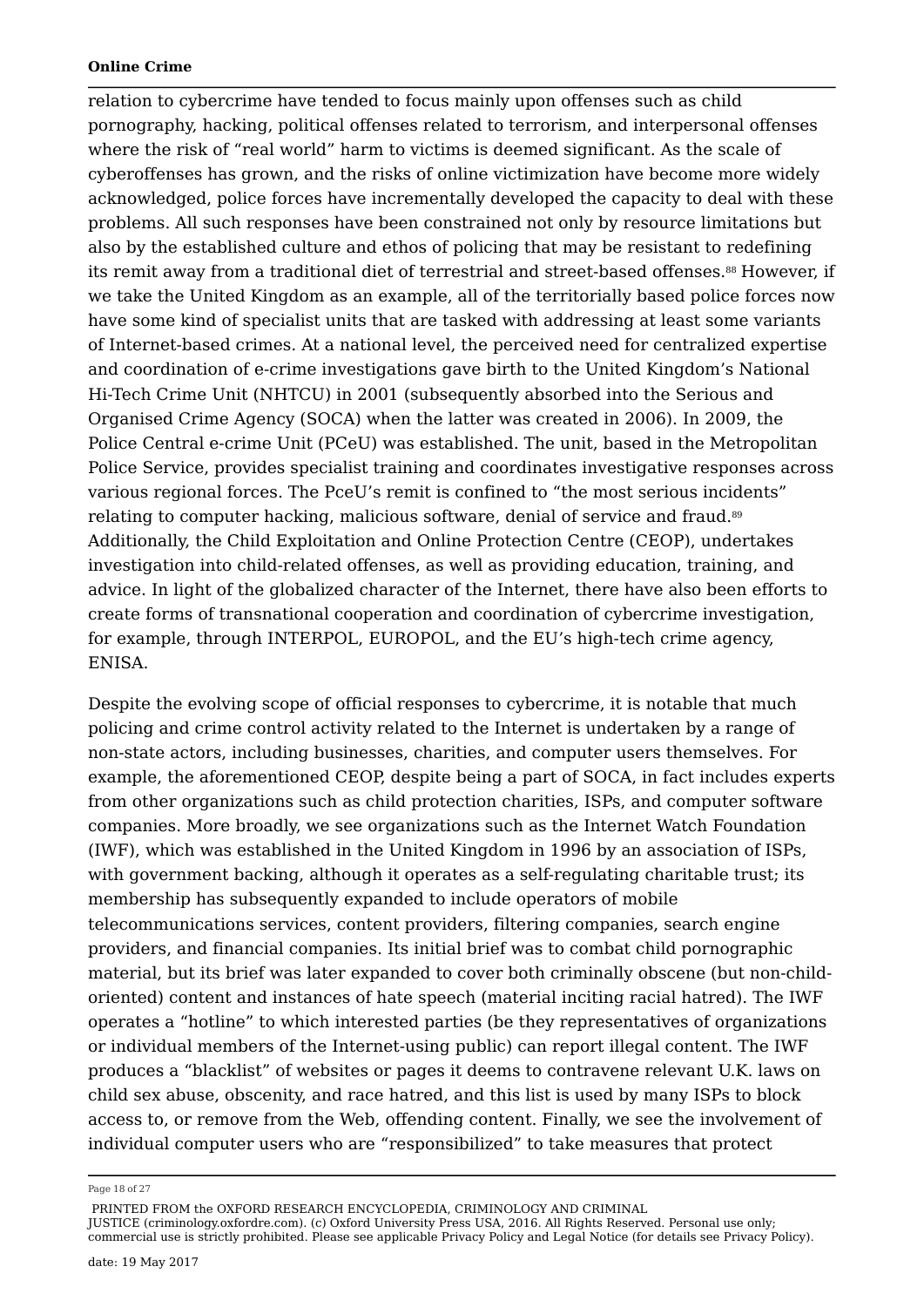themselves from victimization, for example, through purchasing and using anti-virus software, firewalls, and password management programs. This plurality of actors (public and private) involved in policing the Internet creates inevitable tensions. Firstly, there may be problems of coordination and inefficiency with numerous organizations involving themselves in crime control activities. Second, the involvement of private organization such as the IWF raises questions about the degree of public accountability we can expect when it comes to their actions. Third, by making individual users responsible for protecting themselves from cybercrime, we may end up favoring those with the most resources and know-how, and disadvantaging those who lack the means to secure themselves from victimization. 90

## **Review of the Literature and Primary Sources**

Given the wide-ranging and multidisciplinary character of cybercrime studies, it is difficult to identify a core literature for the area that simultaneously addresses the concerns and orientations of researchers approaching the topic from very different angles. For example, the technical issues addressed by those working within the fields of computer science, information security, and electronic engineering are likely to be of far less significance for researchers concerned with the human (social and psychological) questions of etiology, motivation, and the meaning of offending behavior, and vice versa. However, we can note some significant texts that have contributed notably to the development of criminological debates about cybercrime. In step with a growing public and political awareness about Internet crime, Paul Taylor's *Hackers: Crime in the Digital Sublime* (1999) helped stimulate criminological interest and demonstrated the value of qualitative, ethnographic, and broadly sociological approaches to the topic. In the early 2000s, a number of edited collections appeared, which drew together contributions from social scientists to address emerging questions and problems related to crime and the Internet, such as child pornography, fraud, digital piracy, hate speech, and political extremism, while also considering regulatory challenges and legal responses. These works include David S. Wall's *Crime and the Internet* (2001) and Douglas Thomas and Brian Loader's *Cybercrime: Security and Surveillance in the Information Age* (2000). There followed a number of texts that attempted to provide a systematic survey of the emerging subfield of cybercrime studies such as Majid Yar's *Cybercrime and Society* (2006) and David S. Wall's *Cybercrime: The Transformation of Crime in the Information Age* (2007). Meanwhile, a rapid growth in research from a legal perspective has also been reflected in key publications such as Jonathan Clough's *Principles of Cybercrime* (2010) and Susan Brenner's *Cybercrime and the Law* (2012). Influential work on specific, highprofile cybercrime issues includes Philip Jenkins's *Beyond Tolerance: Child Pornography on the Internet* (2001), Maxwell Taylor and Ethel Quayle's *Child Pornography: An Internet Crime* (2003), and Paul Bocij's *Cyberstalking* (2004). Cybercrime research has also made significant inroads into scholarly journals, with publications such as *Deviant Behavior, Crime Media Culture*, and *The British Journal of Criminology* now regularly featuring

Page 19 of 27

PRINTED FROM the OXFORD RESEARCH ENCYCLOPEDIA, CRIMINOLOGY AND CRIMINAL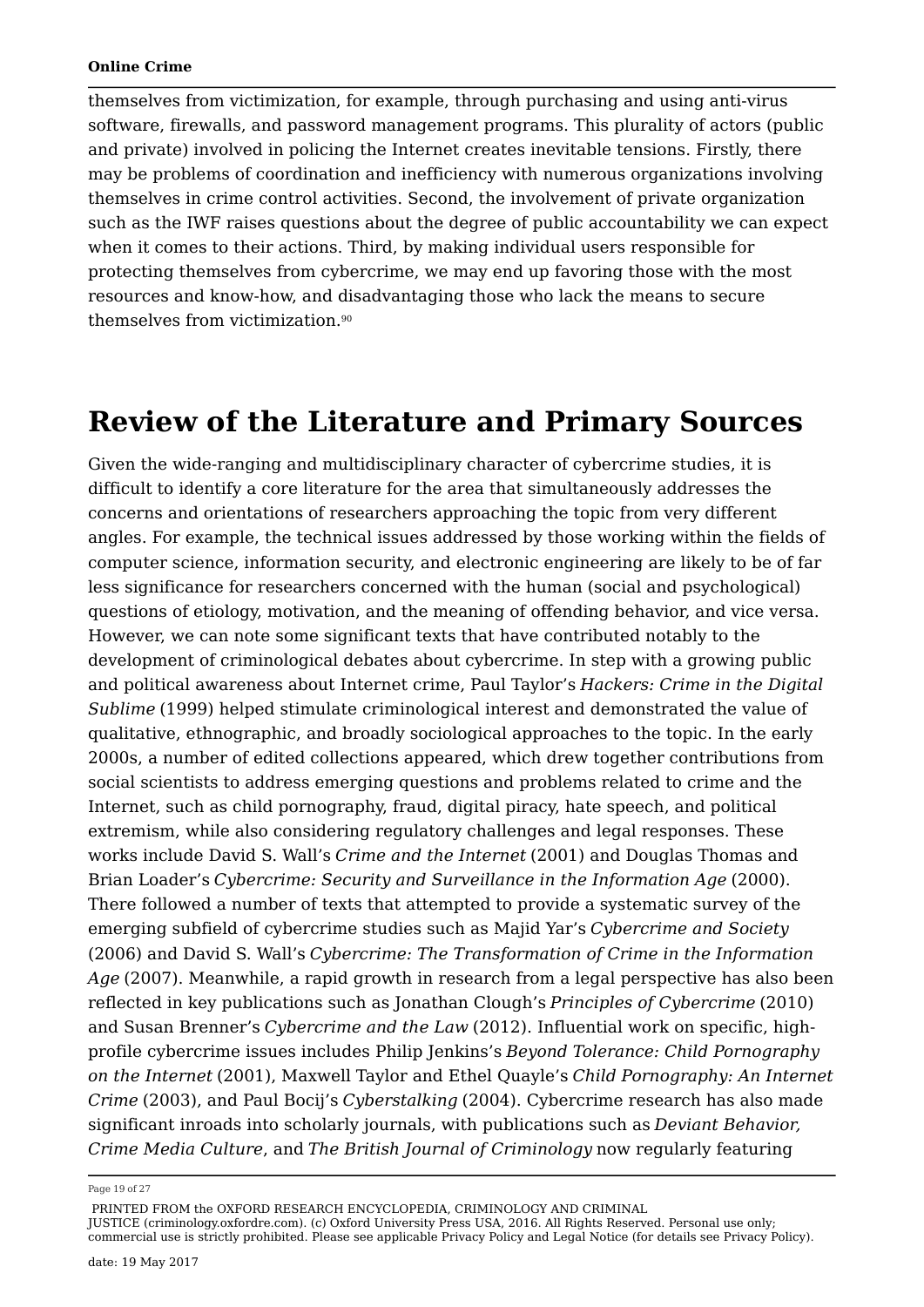original contributions addressing Internet crime. The growth of the area has also lead to the creation, in 2007, of the *International Journal of Cyber-Criminology*, the first journal dedicated to research and discussion about crime and the Internet.

Primary sources for cybercrime data broadly comprise four main kinds. First, there are data about the nature and frequency of cybercrimes (such as computer intrusion incidents and malware distribution) that are collected and published by commercial actors, such as information security companies. Annual reports from the likes of Symantec, McAfee, and Verizon provide useful baseline data for tracking incident numbers and trends. However, such sources are doubly limited in that they are, first, produced by those who have a vested interest in establishing the seriousness of cyberthreats; and second, it is difficult to establish either the precise methodology underpinning the data collection or to independently assess its validity. A second source comprises quasi-official surveys of cybercrime incidents, often collected and published by (or in collaboration with) law enforcement agencies. For example, the Computer Security Institute/FBI annual Computer Crime and Security Survey (published between 1996 and 2011) furnished valuable longitudinal data about the scale and cost of computer intrusion incidents experiences by U.S.-based businesses and public agencies; the National White-Collar Crime Center's annual surveys detail trends in cybercrime as experienced by individual victims. A third primary source for cybercrime data comprises large-scale and broad-based victimization surveys such as *Crime in England and Wales* (formerly *The British Crime Survey*), which have belatedly started to routinely include questions about online offenses experienced or witnessed by respondents. The fourth and final source of primary data emerges from qualitative and quantitative data gathered by criminologists in the course of research. Taken together, these sources provide a rich repository for analysis, theory development, and hypothesis testing, which is helping to drive forward the study of Internet crime.

## **Further Reading**

Clough, J. (2015). *Principles of cybercrime*. (2d ed.). Cambridge, U.K.: Cambridge University Press

Gillespie, A. (2015). *Cybercrime: Key issues and debates*. Abingdon, U.K.: Routledge.

Holt, T. J., & Bossler, A. M. (2016). *Cybercrime in progress: Theory and prevention of technology-enabled offences*. London: Routledge.

Jewkes, Y., & Yar, M. (2010). *Handbook of Internet crime*. Cullompton, U.K.: Willan.

Wall, D.S. (2007). *Cybercrime: The transformation of crime in the information age*. Cambridge, MA: Polity.

Williams, M. (2007). *Virtually criminal: Crime, deviance and regulation online*. Abingdon, U.K.: Routledge

Page 20 of 27

PRINTED FROM the OXFORD RESEARCH ENCYCLOPEDIA, CRIMINOLOGY AND CRIMINAL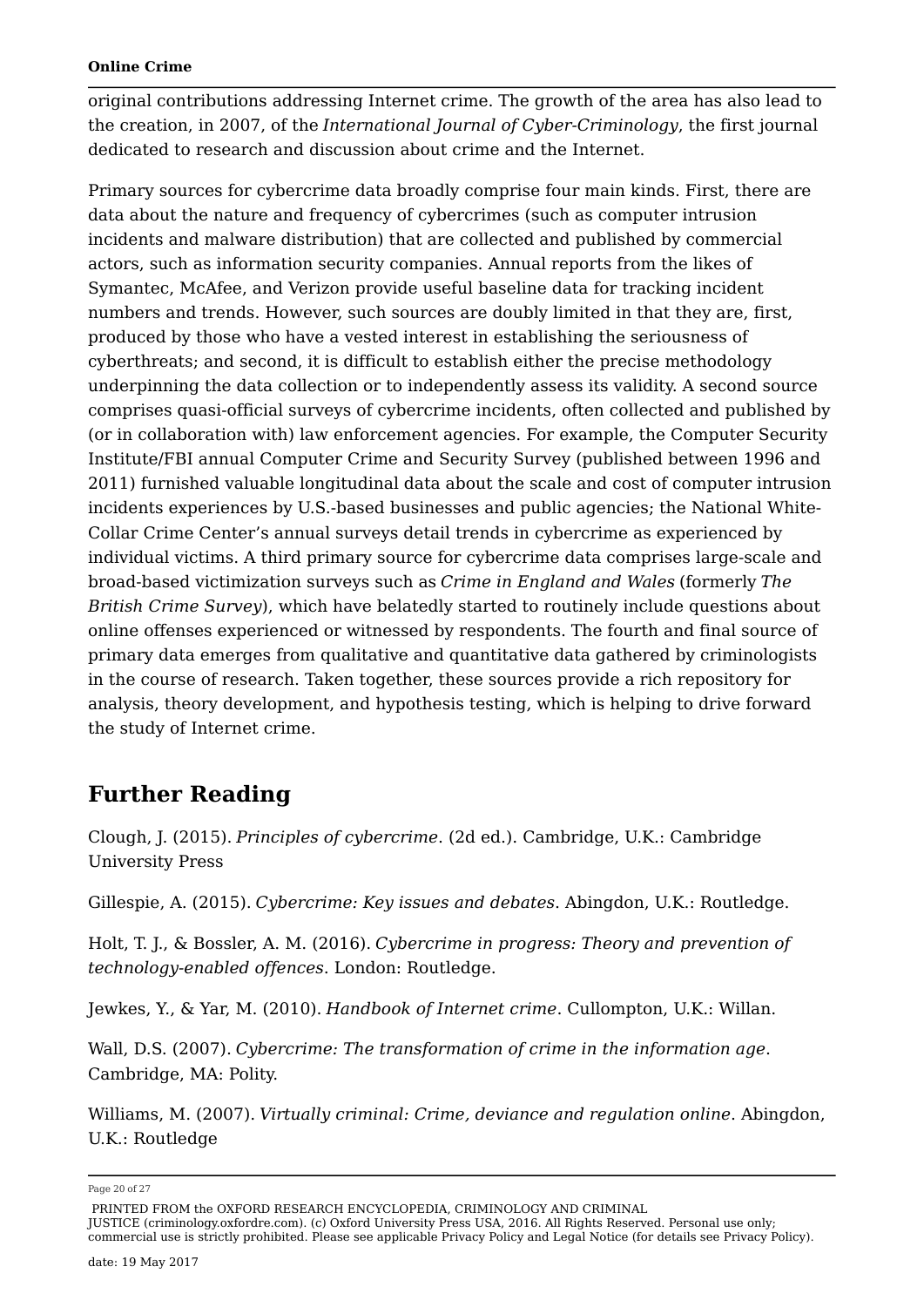Yar, M. (2013). *Cybercrime and society*. (2d ed.). London: SAGE.

### **Notes:**

(1.) Castells, M. (2009), *The rise of the network society: Information Age: Economy, society, and culture* (vol. 1, 2d ed.) (Malden, MA: Blackwell).

(2.) Furnell, S. (2002), *Cybercrime: Vandalizing the information society* (London: Addison-Wesley).

(3.) NUA Internet Statistics, (2003), How many online?, retrieved from http://www.nua.ie/ surveys/how many online

(4.) Internet World Statistics, (2015), World Internet users and 2015 population stats, retrieved from http://www.internetworldstats.com/stats.htm

(5.) International Telecommunications Union, (2012), ICTs in households, retrieved from http://www.itu.int/ITU-D/ict/statistics/

(6.) ITU (International Telecommunications Union), (2009), The world in 2009: ICT facts and figures, retrieved from: http://www.itu.int/ITU-D/ict/facts/2011/material/ ICTFactsFigures2009.pdf

(7.) Hindman, D. B. (2000), The rural-urban digital divide, *Journalism & Mass Communication Quarterly*, *77*(3), 549–560.

(8.) Deibert, R., Palfrey, J., Rohozinski, R., Zittrain, J., & Stein, J. G. (2008), *Access denied: The practice and policy of global internet filtering* (Boston: MIT Press).

(9.) Miller, V. (2011), *Understanding Digital Culture* (London: SAGE).

(10.) Capeller, W. (2001), Not such a neat net: Some comments on virtual criminality, *Social & Legal Studies*, *10*, 229–242.

(11.) Grabosky, P. (2001), Virtual criminality: Old wine in new bottles? *Social & Legal Studies*, *10*, 243–249.

(12.) Wall, D. S. (2007), *Cybercrime: The transformation of crime in the information age* (Cambridge, MA: Polity).

(13.) Baylis, S., & Smith, S. (1997), *The globalization of world politics* (Oxford: Oxford University Press).

(14.) Taylor, P. (1999), *Hackers: Crime in the digital sublime* (London: Routledge).

(15.) Yar, M. (2005), Computer hacking: Just another case of juvenile delinquency? *Howard Journal of Criminal Justice*, *44*(4), 387–399.

Page 21 of 27

PRINTED FROM the OXFORD RESEARCH ENCYCLOPEDIA, CRIMINOLOGY AND CRIMINAL

JUSTICE (criminology.oxfordre.com). (c) Oxford University Press USA, 2016. All Rights Reserved. Personal use only; commercial use is strictly prohibited. Please see applicable Privacy Policy and Legal Notice (for details see Privacy Policy).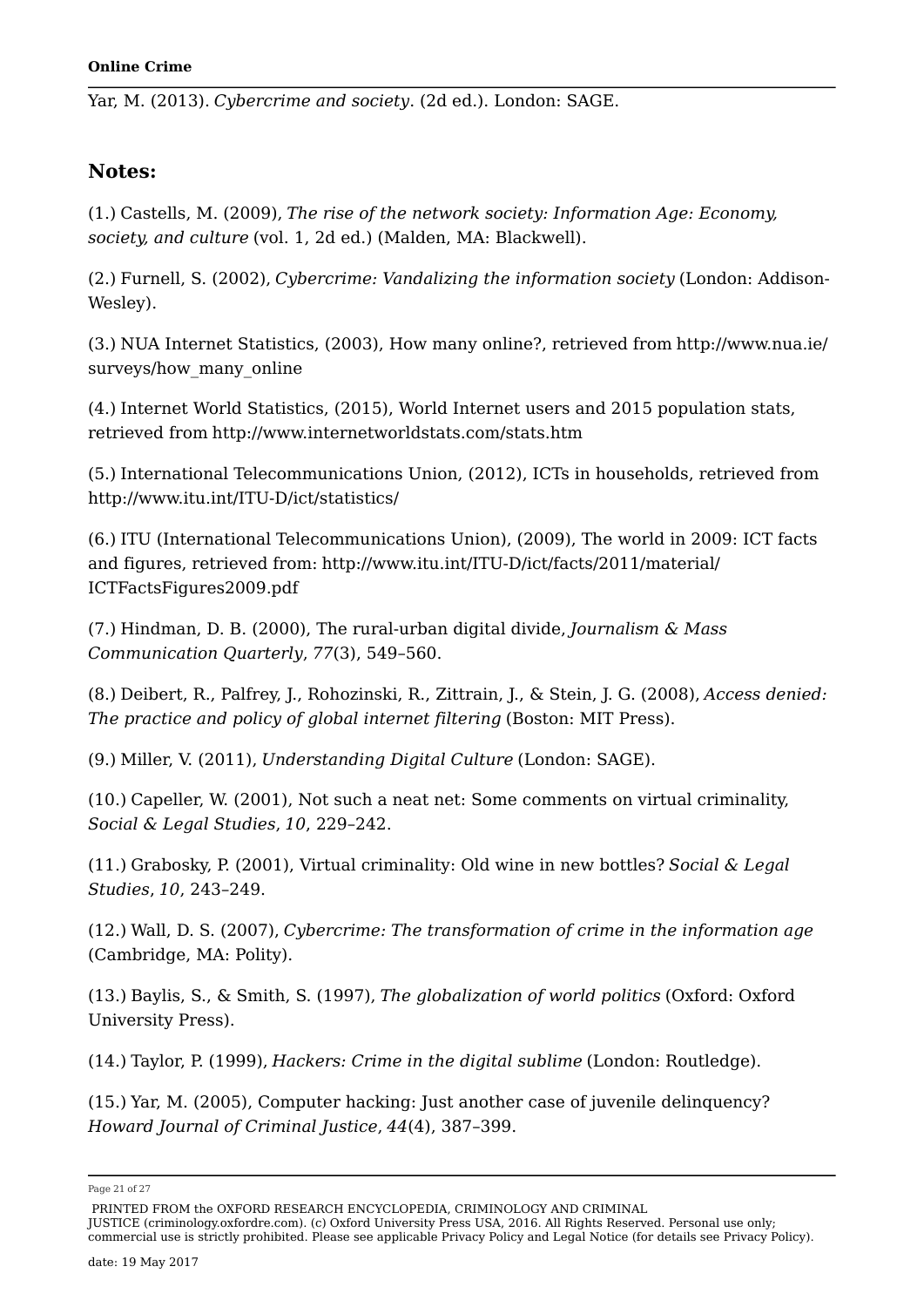(16.) Choo, K. K. R. (2008), Organised crime groups in cyberspace: A typology, *Trends in Organized Crime*, *11*(3), 270–295.

(17.) CSI/FBI, (2003), *CSI/FBI computer crime and security survey* (San Francisco: Computer Security Institute).

(18.) Eichenwald, K. (1998), Reuters subsidiary target of U.S. inquiry into theft of data from Bloomberg, *Computers and Security*, *17*(2), 157.

(19.) Wilding, E. (2003), Corporate cybercrime trends, *Computer Fraud and Security*, 6, 4–6.

(20.) McAfee Labs, (2014), *McAfee land threat report: Fourth quarter 2013*, retrieved from: http://www.mcafee.com/sg/resources/reports/rp-quarterly-threat-q4-2013.pdf

(21.) Kirshner, J. (2008), Globalization, American power, and international security, *Political Science Quarterly*, *123*(3), 363–389.

(22.) Sharma, A. (2010), Cyber wars: A paradigm shift from means to ends, *Strategic Analysis*, *34*(1), 62–73.

(23.) Verton, D. (2003), *Black ice: The invisible threat of cyber-terrorism* (Emeryville, CA: McGraw-Hill/Osborne).

(24.) Pickerill, J. (2006), Radical politics on the net, *Parliamentary Affairs*, *59*(2), 266–282.

(25.) Taylor, P. (2004), Hacktivism—Resistance is fertile? In C. Sumner (Ed.), *The Blackwell companion to criminology* (p. 488) (Oxford: Blackwell).

(26.) Hampson, N. (2012), Hacktivism: A new breed of protest in a networked world, *Boston College International and Comparative Law Review*, *35*(2), 511–542.

(27.) Martin, J. (2014), Lost on the silk road: Online drug distribution and the "cryptomarket." *Criminology and Criminal Justice*, *14*(3), 351–367.

(28.) Gavish, B., & Tucci, C. (2008), Reducing Internet auction fraud, *Communications of the ACM*, *51*(5), 89–97.

(29.) Internet Crime Complaint Centre, (2012), *2011 Internet Crime Report*, retrieved from: http://www.ic3.gov/media/annualreport/2011\_IC3Report.pdf, p. 10

(30.) FBI, (2014), Fraud target: Senior citizens, retrieved from: http://www.fbi.gov/scamssafety/fraud/seniors

(31.) Internet Crime Complaint Centre, (2012), p. 12.

(32.) Whitty, M. T., & Buchanan, T. (2012), The online romance scam: A serious cybercrime, *CyberPsychology, Behavior, and Social Networking*, *15*(3), 181–183.

Page 22 of 27

PRINTED FROM the OXFORD RESEARCH ENCYCLOPEDIA, CRIMINOLOGY AND CRIMINAL

JUSTICE (criminology.oxfordre.com). (c) Oxford University Press USA, 2016. All Rights Reserved. Personal use only; commercial use is strictly prohibited. Please see applicable Privacy Policy and Legal Notice (for details see Privacy Policy).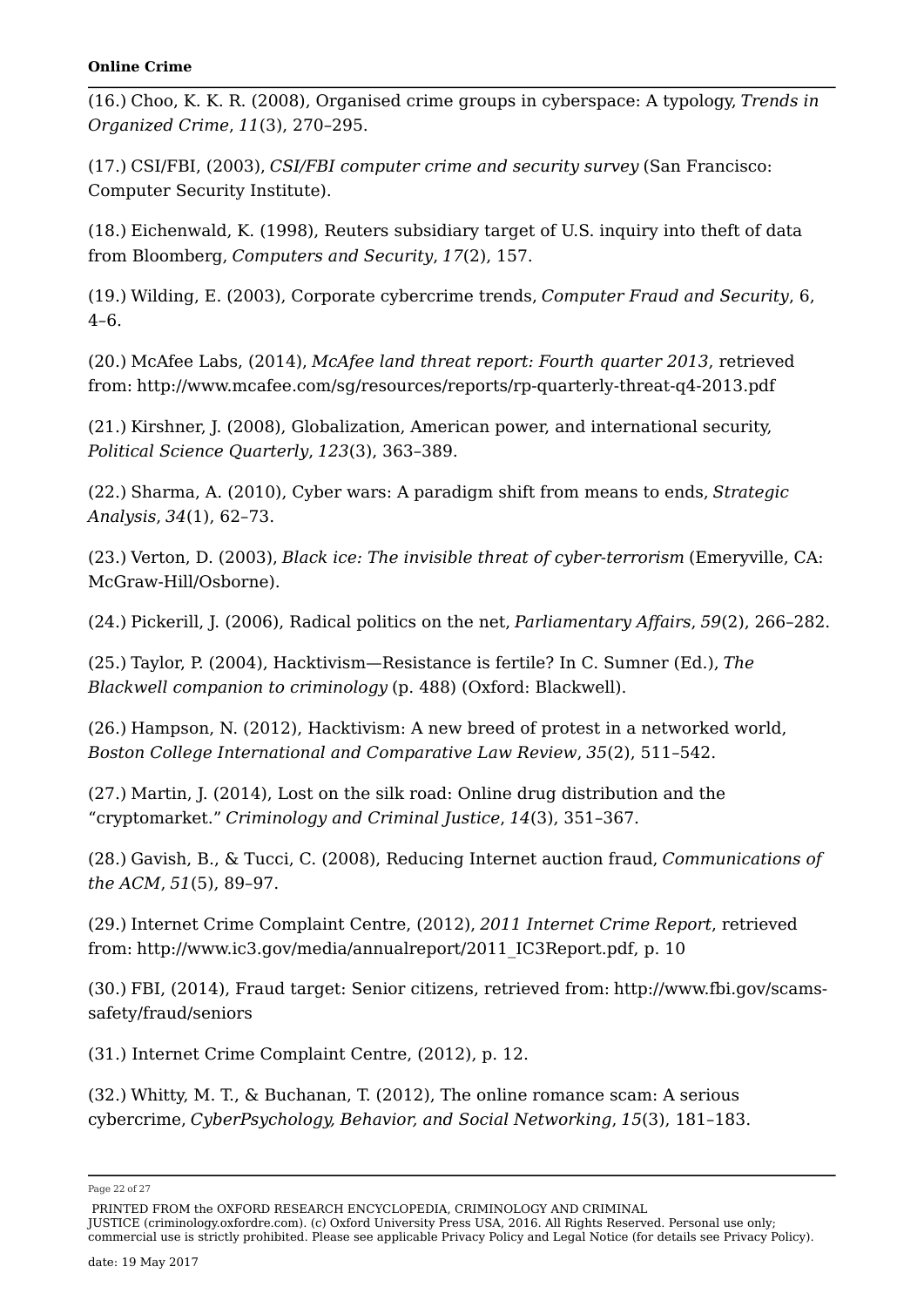(33.) Internet Crime Complaint Centre, (2012), p. 12.

(34.) Mullen, P., Pathé, M, & Purcell, R. (2001), Stalking: New constructions of human behaviour, *Australian and New Zealand Journal of Psychiatry*, *35*, 9–16.

(35.) Brewster, M. (2003), Power and Control dynamics in prestalking and stalking situations, *Journal of Family Violence*, *18*(4), 207–217.

(36.) D'Ovidio, R., & Doyle, J. (2003), A study on cyberstalking, *FBI Law Enforcement Bulletin*, *72*(3), 10–17.

(37.) Ogilvie, E. (2000), Cyberstalking, Trends and Issues in Criminal Justice, No. 166. Canberra: Australia Institute of Criminology.

(38.) D'Ovidio, R., & Doyle, J. (2003).

(39.) Dreßing, H., Bailer, J., Anders, A., Wagner, H., & Gallas, C. (2014), Cyberstalking in a large sample of social network users: Prevalence, characteristics, and impact upon victims, *Cyberpsychology, Behavior, and Social Networking*, *17*(2), 61–67.

(40.) Stokes, J. K. (2014), The indecent Internet: Resisting unwarranted Internet exceptionalism in combating revenge porn, *Berkeley Technology Law Journal*, *29*(4), 929– 952.

(41.) Proudman, C. R. (2014, July 2). Revenge porn: Enough still isn't being done to stop it, *The Independent*, Retrieved from http://www.independent.co.uk/life-style/health-andfamilies/features/revenge-porn-enough-still-isnt-being-done-to-stop-it-9578892.html

(42.) NCSL (2014, August 15). State "revenge porn" legislation, retrieved from http:// www.ncsl.org/research/telecommunications-and-information-technology/state-revengeporn-legislation.aspx

(43.) Saha, T., & Srivastava, A. (2014), Indian women at risk in cyberspace: A conceptual model of reasons and victimization, *International Journal of Cyber Criminology*, *8*(1), 57– 67.

(44.) Smith, P. K., Mahdavi, J., Carvalho, M., Fisher, S., Russell, S., & Tippett, N. (2008), Cyberbullying: Its nature and impact in secondary school pupils, *Journal of Child Psychology and Psychiatry*, *49*(4), 376–385.

(45.) Hinduja, S., & Patchin, J. W. (2010). Bullying, cyberbullying, and suicide, *Archives of Suicide Research*, *14*(3), 206–221.

(46.) Li, Q. (2008), A cross-cultural comparison of adolescents' experience related to cyberbullying, *Educational Research*, *50*(3), 223–234.

(47.) O'Connell, R. (2003), *A typology of cybersexploitation and online grooming practices* (Preston, U.K.: Cyberspace Research Unit), p. 2.

Page 23 of 27

PRINTED FROM the OXFORD RESEARCH ENCYCLOPEDIA, CRIMINOLOGY AND CRIMINAL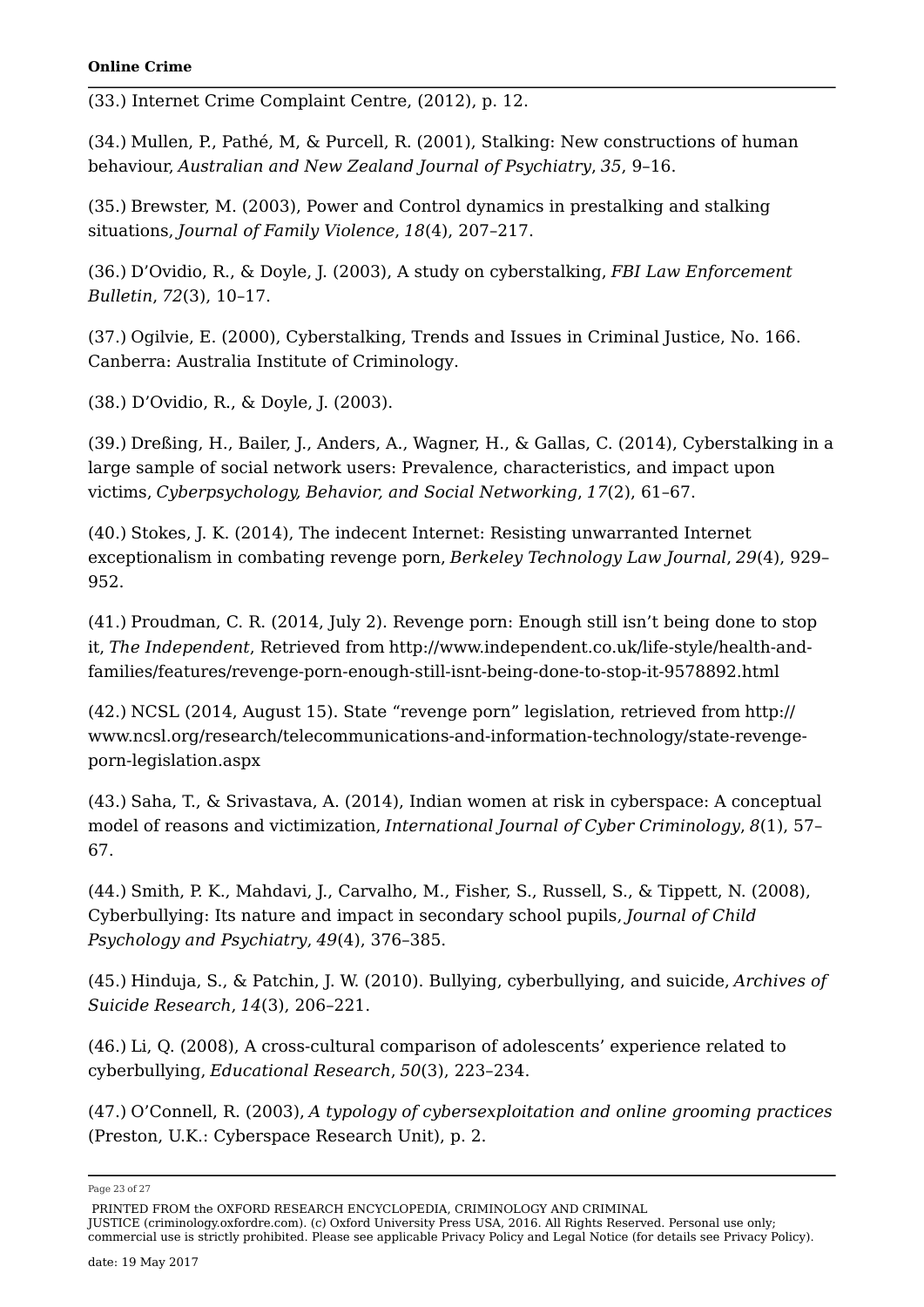(48.) National Criminal Intelligence Service, (1999), Project Trawler: Crime on the information highways, retrieved from http://www.cyber-rights.org/documents/trawler.htm

(49.) O'Connell, R., Price, J., & Barrow, C. (2004), *Cyber stalking, abusive cyber sex and Online grooming: A programme of education for teenagers* (Preston, U.K.: Cyberspace Research Unit), p. 4.

(50.) Home Office, (2002), Home Office Annual Report 2001–2.

(51.) O'Connell, R. (2003), p. 4.

(52.) Stanley, J. (2002), Child abuse and the Internet, *Journal of the Health Education Institute of Australia*, *9*(1), 5–27.

(53.) Home Office, (2002), p. 25.

(54.) Jewkes, Y., & Andrews, C. (2007), Internet child pornography: International responses, In Y. Jewkes (Ed.), *Crime online* (p. 64) (Collumpton, U.K.: Willan).

(55.) Akdeniz, Y. (2000), Child pornography, In Y. Akdeniz, C. Walker, & D. Wall (Eds.), *The Internet, law and society* (p. 233) (Harlow, U.K.: Longman).

(56.) Telofono Arcobaleno, (2004), Monitoring paedophilia on the Internet: 2004 annual report.

(57.) Internet Filter Review, (2004), Internet pornography statistics, retrieved from http:// internet-filter-review.toptenreviews.com/internet-pornography-statistics.html

(58.) Wolf, I. (2010, June 15), Child-porn industry using web-based system to move funds, *East Valley Tribune*, Retrieved from http://www.eastvalleytribune.com/local/cop\_shop/ article\_2ee0f064-7888-11df-9e7a-001cc4c03286.html

(59.) Darlington, R. (2010), Sex on the net, retrieved from http:// www.rogerdarlington.co.uk/sexonnet.html

(60.) Ropelato, J. (2010), Internet pornography statistics, retrieved from http://internetfilter-review.toptenreviews.com/internet-pornography-statistics.html

(61.) Quayle, E. (2010), Child pornography, In Y. Jewkes & M. Yar (Eds.), *Handbook of Internet crime*. (pp. 344–345) (Cullompton, U.K.: Willan).

(62.) Akdeniz, Y., & Strossen, N. (2000), Sexually oriented expression, In Y. Akdeniz, C. Walker, & D. Wall (Eds.), *The Internet, law and society* (p. 170) (Harlow, U.K.: Longman).

(63.) Jewkes, Y. (2010), Public policing and Internet crime, In Y. Jewkes & M. Yar (Eds.), *Handbook of Internet crime* (p. 527) (Cullompton, U.K.: Willan).

(64.) Nielsen, L. (2002), Subtle, pervasive harm: Racist and sexist remarks in public as hate speech, *Journal of Social Issues*, *58*(2), 265–280.

Page 24 of 27

PRINTED FROM the OXFORD RESEARCH ENCYCLOPEDIA, CRIMINOLOGY AND CRIMINAL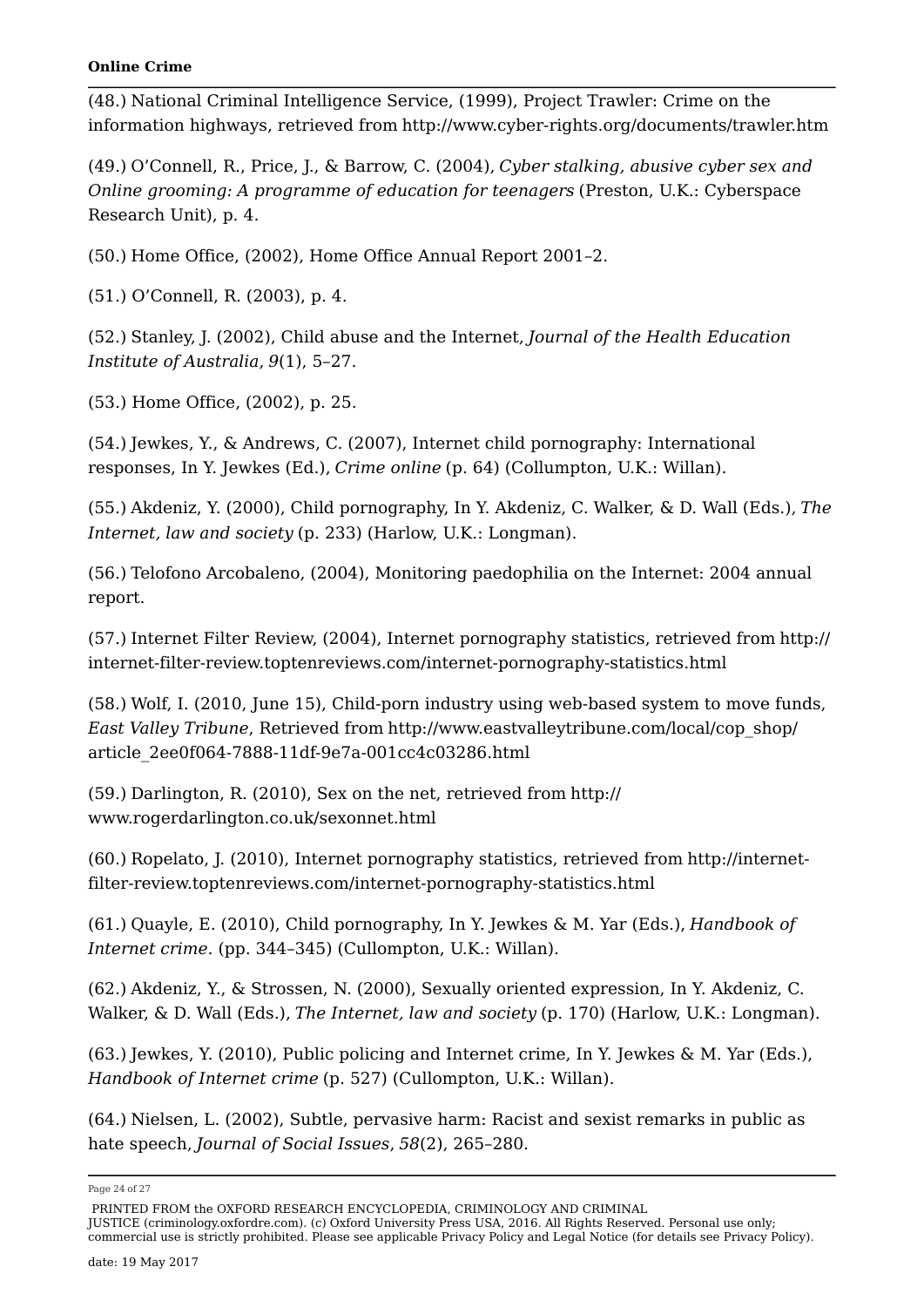(65.) Schaffer, J. (2002), Spinning the web of hate: Web-based hate propagation by extremist organizations, *Journal of Criminal Justice and Popular Culture*, *9*(2), 69–88.

(66.) Whine, M. (2000), Far right extremists on the Internet, In D. Thomas & B. Loader (Eds.), *Cybercrime: Law enforcement, security and surveillance in the information age*(p. 235) (London: Routledge).

(67.) Online hate sites grow with social networks, (2011, July 28), *The New York Times*, retrieved from http://bits.blogs.nytimes.com/2010/03/16/online-hate-sites-grow-withsocial-networks/

(68.) Hate websites continue to flourish, (2004, May 10), *The Register*, retrieved from http://www.theregister.co.uk/2004/05/10/hate\_websites\_flourish/

(69.) Citron, D., & Norton, H. (2011), Intermediaries and hate speech: Fostering digital citizenship for our information age, *Boston University Law Review*, *91*, 1–18.

(70.) Hargrave, A., & Livingstone, S. (2009), *Harm and offence in media content: A review of the evidence* (2d ed.) (Bristol, U.K.: Intellect Books).

(71.) Rorive, I. (2002), Strategies to tackle racism and xenophobia on the Internet—Where are we in Europe? *International Journal of Communications Law and Policy*, 7, 1–10.

(72.) Van Blarcum, C. (2005), Internet hate speech: The European framework and the emerging American haven, *Washington & Lee Law Review*, 62, 781–829.

(73.) Wendel, W. (2004), The banality of evil and the First Amendment, *Michigan Law Review*, 102, 1404–1422.

(74.) Tsesis, A. (2002), *Destructive messages: How hate speech paves the way for harmful social movements* (New York: New York University Press).

(75.) Shelley, L. (2003), Organized crime, terrorism and cybercrime, In A. Bryden & P. Fluri (Eds.), *Security sector reform: Institutions, society and good governance* (p. 305) (Baden-Baden, Germany: Nomos Verlagsgesellschaft).

(76.) Fleming, P., & Stohl, M. (2000), Myths and realities of cyberterrorism, Paper presented at the International Conference on Countering Terrorism Through Enhanced International Cooperation, September 22–24, 2000, Courmayeur, Italy.

(77.) Weimann, G. (2004), *www.terror.net*. United States Institute of Peace, Special Report 116. Washington, D.C.: USIP, pp. 6–7.

(78.) Fitzgerald, V. (2003), Global financial information, Compliance incentives and terrorist funding. *European Journal of Political Economy*, *20*(2), 387–401.

(79.) Shelley, L. (2003), p. 304.

Page 25 of 27

PRINTED FROM the OXFORD RESEARCH ENCYCLOPEDIA, CRIMINOLOGY AND CRIMINAL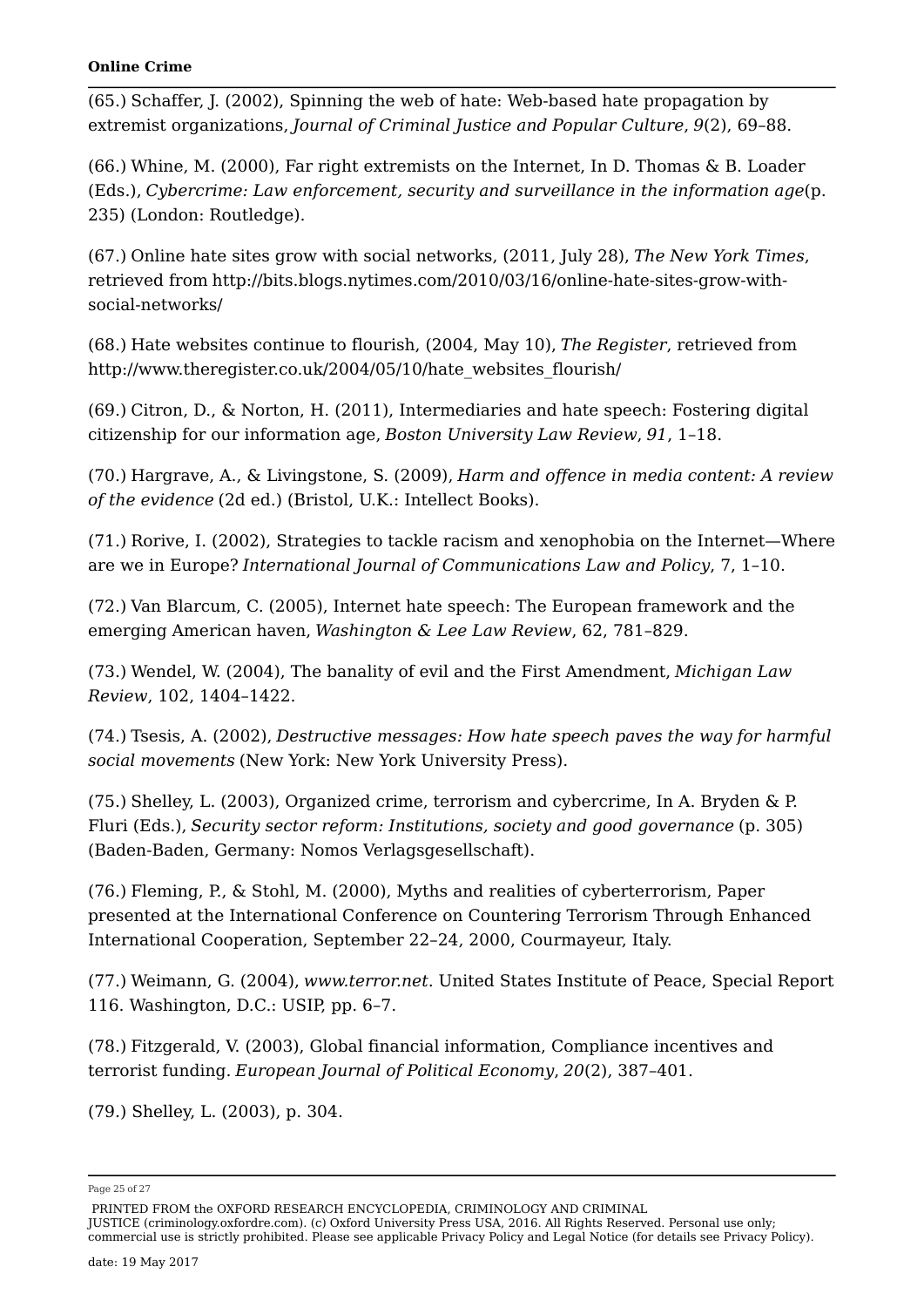(80.) Columbus, L. (2013, September 12), IDC: 87% of connected devices sales by 2017 will be tablets and smartphones, *Forbes.com*. Retrieved from http://www.forbes.com/sites/ louiscolumbus/2013/09/12/idc-87-of-connected-devices-by-2017-will-be-tablets-andsmartphones/

(81.) AVG Technologies, (2011), Cybercrime futures, retrieved from: http://aadownload.avg.com/filedir/news/2011\_09\_09\_Future%20Poll\_Cybercrime\_Futures.pdf

(82.) Hopwell, L. (2012, February 9), Hack exposes Google Wallet PIN, *ZDNet*. Retrieved from: http://www.zdnet.com/hack-exposes-google-wallet-pin-1339331400/

(83.) Kaufman, L. (2009), Data security in the World of Cloud Computing, *IEEE Security and Privacy*, July/August, 61–64.

(84.) Vincent, J. (2014, September 1), Is Apple's iCloud safe after leak of Jennifer Lawrence and other celebrities' nude photos? *The Independent*, Retrieved from http:// www.independent.co.uk/life-style/gadgets-and-tech/is-apples-icloud-safe-after-leak-ofjennifer-lawrence-and-other-celebrities-nude-photos-9703142.html

(85.) Atzori, L., Iera, A., & Morabito, G. (2010), The Internet of things: A survey, *Computer Networks*, *54*(15), 2787–2805.

(86.) Weber, R. H. (2010), Internet of things—New security and privacy challenges, *Computer Law & Security*, 26, 23–30.

(87.) Wall, D. S. (2007), p. 161.

(88.) Wall, D. S. (2007), pp. 160–161.

(89.) PceU, (2011), PCeU—Police Central e-crime Unit.

(90.) Yar, M. (2010), The private policing of cybercrime, In Y. Jewkes & M. Yar (Eds.), *The handbook on Internet crime* (pp. 556–557) (Cullompton, U.K.: Willan).

### **Majid Yar** Independent Scholar

Page 26 of 27

PRINTED FROM the OXFORD RESEARCH ENCYCLOPEDIA, CRIMINOLOGY AND CRIMINAL